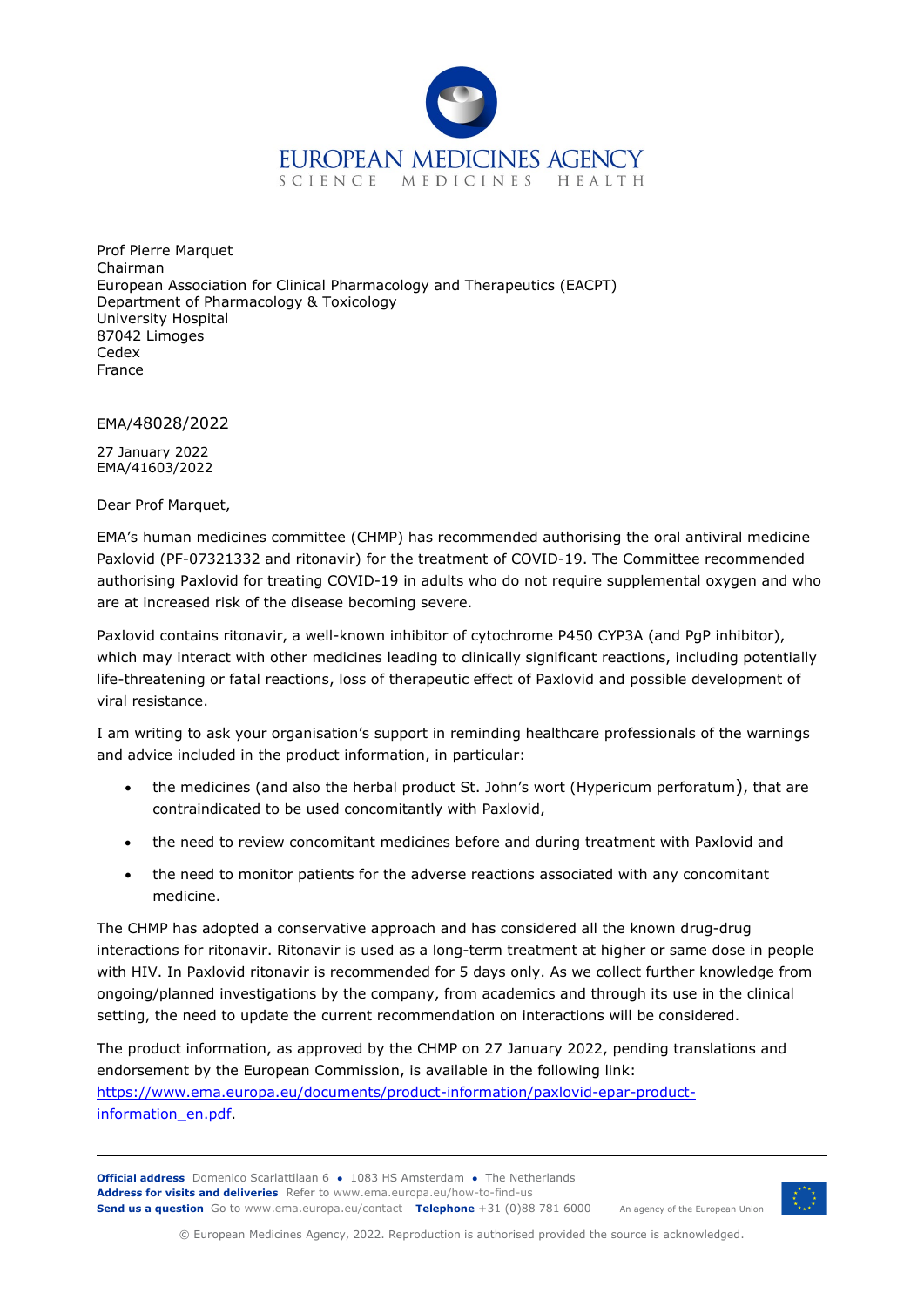I have attached the relevant sections of the summary of product characteristics for which we would like to draw your attention.

In addition, I would like to highlight that the package leaflet and the outer carton contains a QR code and URL provided by the company where a search tool for the drug-drug interactions will be made available. You will find the relevant section also attached, for your reference.

I hope this early notification of information is helpful.

Yours sincerely,

Juan Garcia Burgos

Juan Garcia Burgos Head of Public and Stakeholders Engagement Department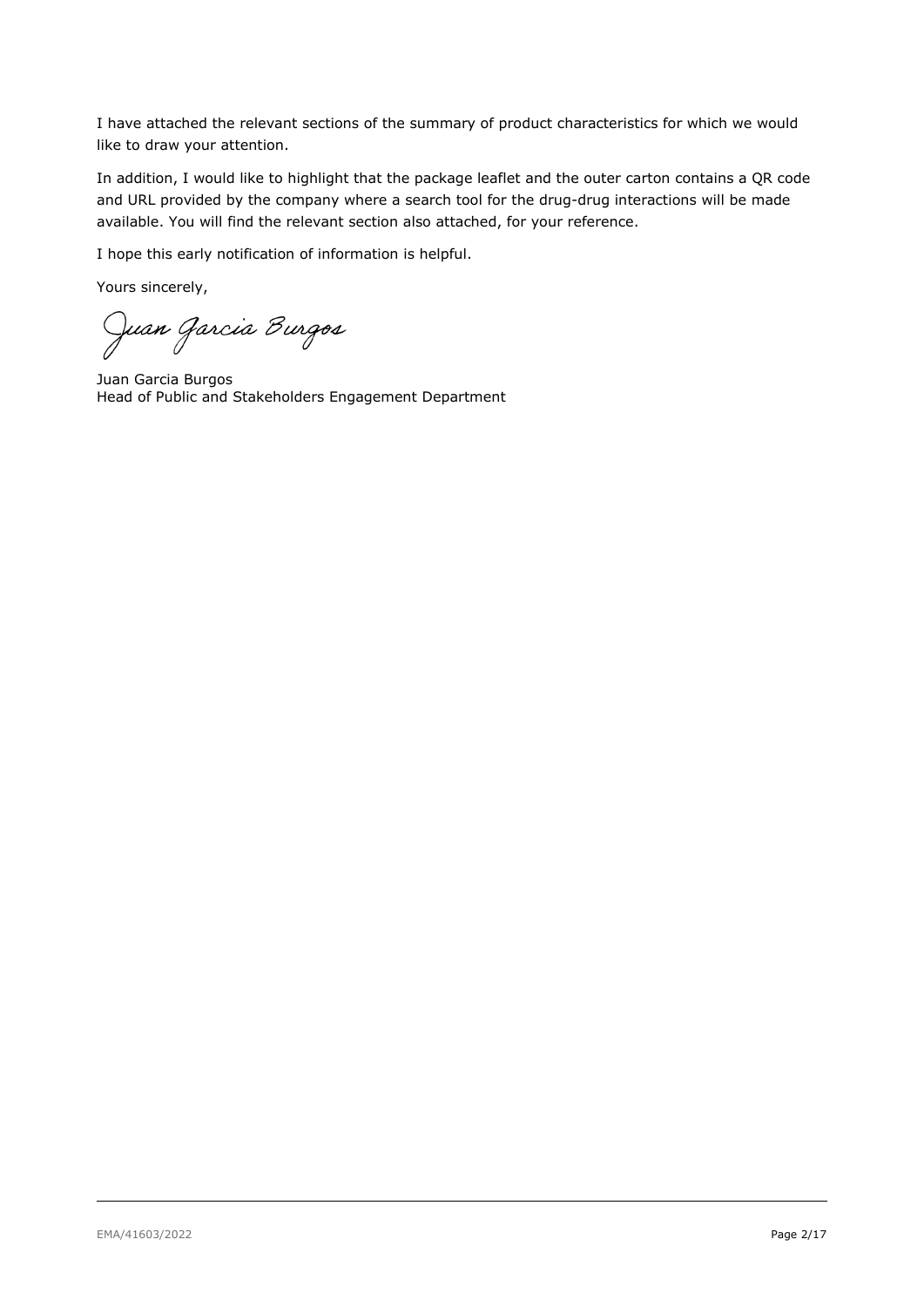### **Extracts from the relevant sections of the summary of product characteristics of Paxlovid as approved by the CHMP on 27 January 2022, pending translations and endorsement by the European Commission**

#### **4.3 Contraindications**

[…]

Paxlovid cannot be started immediately after discontinuation of any of the following medicinal products due to the delayed offset of the recently discontinued CYP3A inducer (see section 4.5).

Medicinal products listed below are a guide and not considered a comprehensive list of all possible medicinal products that are contraindicated with Paxlovid.

- Alpha1-adrenoreceptor antagonist: alfuzosin
- Analgesics: pethidine, piroxicam, propoxyphene
- Antianginal: ranolazine
- Anticancer drugs: neratinib, venetoclax
- Antiarrhythmic: amiodarone, bepridil, dronedarone, encainide, flecainide, propafenone, quinidine
- Antibiotics: fusidic acid, rifampicin
- Anticonvulsants: carbamazepine, phenobarbital, phenytoin
- Anti-gout: colchicine
- Antihistamines: astemizole, terfenadine
- Antipsychotics/neuroleptics: lurasidone, pimozide, clozapine, quetiapine
- Ergot derivatives: dihydroergotamine, ergonovine, ergotamine, methylergonovine
- GI motility agents: cisapride
- Herbal products: St. John's wort (*Hypericum perforatum*)
- Lipid-modifying agents:
	- o HMG Co-A reductase inhibitors: lovastatin, simvastatin
	- o Microsomal triglyceride transfer protein (MTTP) inhibitor: lomitapide
	- PDE5 inhibitor: avanafil, sildenafil, vardenafil
- Sedative/hypnotics: clorazepate, diazepam, estazolam, flurazepam, oral midazolam and triazolam

#### **4.4 Special warnings and precautions for use**

Risk of serious adverse reactions due to interactions with other medicinal products

Initiation of Paxlovid, a CYP3A inhibitor, in patients receiving medicinal products metabolised by CYP3A or initiation of medicinal products metabolised by CYP3A in patients already receiving Paxlovid, may increase plasma concentrations of medicinal products metabolised by CYP3A.

Initiation of medicinal products that inhibit or induce CYP3A may increase or decrease concentrations of Paxlovid, respectively.

These interactions may lead to:

- Clinically significant adverse reactions, potentially leading to severe, life-threatening or fatal events from greater exposures of concomitant medicinal products.
- Clinically significant adverse reactions from greater exposures of Paxlovid.
- Loss of therapeutic effect of Paxlovid and possible development of viral resistance.

See Table 1 for medicinal products that are contraindicated for concomitant use with

PF-07321332/ritonavir and for potentially significant interactions with other medicinal products (see section 4.5). Potential for interactions should be considered with other medicinal products prior to and during Paxlovid therapy; concomitant medicinal products should be reviewed during Paxlovid therapy and the patient should be monitored for the adverse reactions associated with the concomitant medicinal products.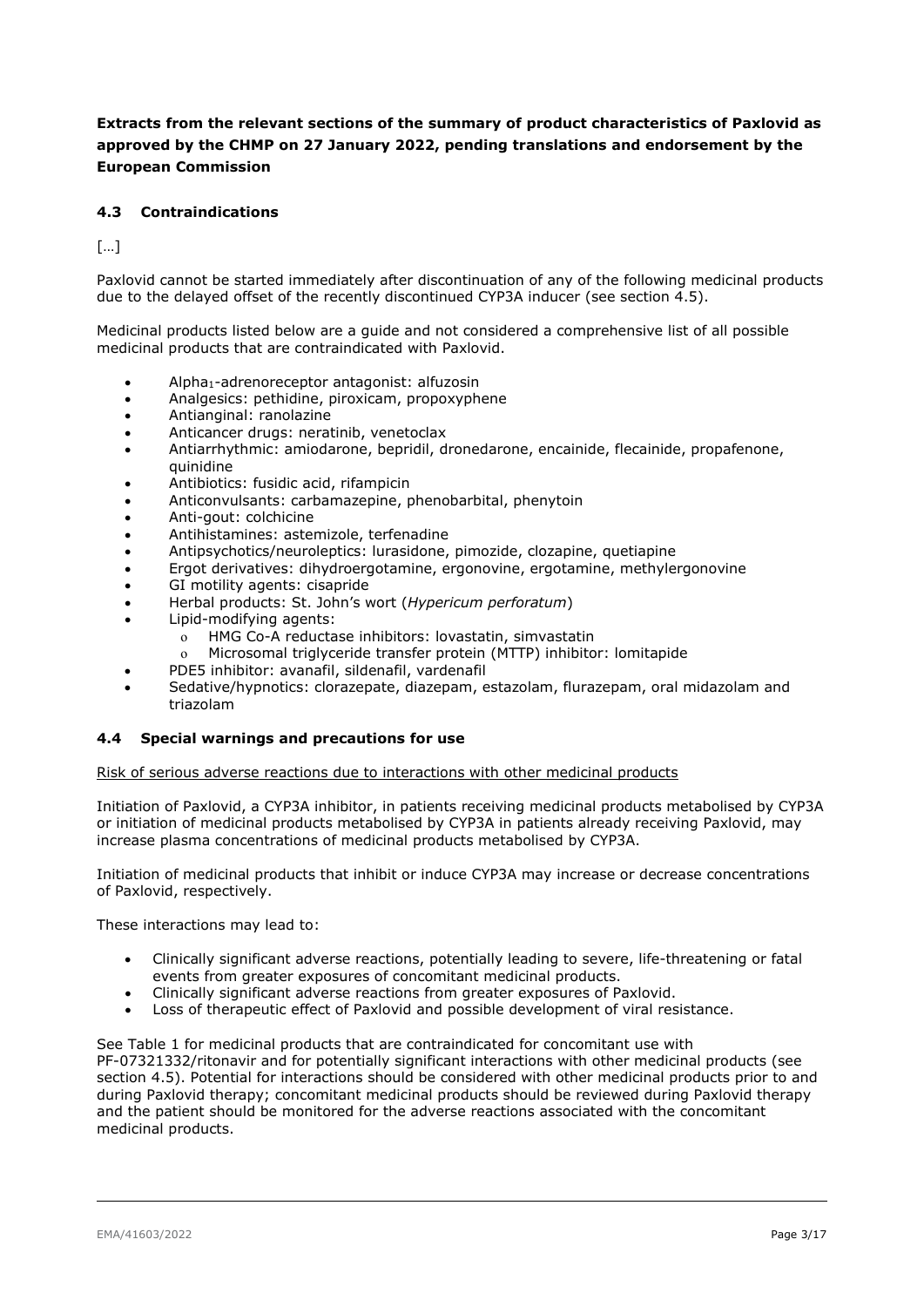Paxlovid (PF-07321332/ritonavir) is an inhibitor of CYP3A and may increase plasma concentrations of medicinal products that are primarily metabolised by CYP3A. Medicinal products that are extensively metabolised by CYP3A and have high first pass metabolism appear to be the most susceptible to large increases in exposure when coadministered with PF-07321332/ritonavir. Thus, coadministration of PF-07321332/ritonavir with medicinal products highly dependent on CYP3A for clearance and for which elevated plasma concentrations are associated with serious and/or life-threatening events is contraindicated (see Table 1).

Ritonavir has a high affinity for several cytochrome P450 (CYP) isoforms and may inhibit oxidation with the following ranked order: CYP3A4 > CYP2D6. Ritonavir also has a high affinity for P-glycoprotein (P-gp) and may inhibit this transporter. Ritonavir may induce glucuronidation and oxidation by CYP1A2, CYP2C8, CYP2C9 and CYP2C19 thereby increasing the biotransformation of some medicinal products metabolised by these pathways and may result in decreased systemic exposure to such medicinal products, which could decrease or shorten their therapeutic effect.

Coadministration of other CYP3A4 substrates that may lead to potentially significant interaction (see Table 1) should be considered only if the benefits outweigh the risks.

PF-07321332 and ritonavir are CYP3A substrates; therefore, medicinal products that induce CYP3A may decrease PF-07321332 and ritonavir plasma concentrations and reduce Paxlovid therapeutic effect.

**As a conservative measure,** the drug-drug interactions pertaining to ritonavir used in chronic HIV infection (600 mg BID when originally used as an antiretroviral agent and 100 mg BID as currently used as a pharmacokinetic enhancer with antiretroviral agents), should apply for Paxlovid. Future investigations may enable to adjust the recommendations related to drug-drug interactions to the 5 days treatment duration of Paxlovid.

Medicinal products listed in Table 1 are a guide and not considered a comprehensive list of all possible medicinal products that are contraindicated or may interact with PF-07321332/ritonavir.

| <b>Medicinal product</b>                                   | <b>Medicinal product within</b><br>class                       |                                                                                                                                                                                                                                                                                                                    |
|------------------------------------------------------------|----------------------------------------------------------------|--------------------------------------------------------------------------------------------------------------------------------------------------------------------------------------------------------------------------------------------------------------------------------------------------------------------|
| class<br>Alpha <sub>1</sub> -adrenorecept<br>or antagonist | (AUC change, C <sub>max</sub> Change)<br>↑Alfuzosin            | <b>Clinical comments</b><br>Increased plasma concentrations of<br>alfuzosin may lead to severe hypotension<br>and is therefore contraindicated (see<br>section 4.3).                                                                                                                                               |
| Amphetamine<br>derivatives                                 | ↑Amphetamine                                                   | Ritonavir dosed as an antiretroviral agent<br>is likely to inhibit CYP2D6 and as a result<br>is expected to increase concentrations of<br>amphetamine and its derivatives. Careful<br>monitoring of adverse effects is<br>recommended when these medicines are<br>coadministered with Paxlovid.                    |
| Analgesics                                                 | ↑Buprenorphine (57%, 77%),<br>↑Norbuprenorphine (33%,<br>108%) | The increases of plasma levels of<br>buprenorphine and its active metabolite<br>did not lead to clinically significant<br>pharmacodynamic changes in a<br>population of opioid tolerant patients.<br>Adjustment to the dose of buprenorphine<br>may therefore not be necessary when the<br>two are dosed together. |
|                                                            | ↑Pethidine,<br>↑Piroxicam,<br>↑Propoxyphene                    | Increased plasma concentrations of<br>norpethidine, piroxicam and<br>propoxyphene may result in serious<br>respiratory depression or haematologic<br>abnormalities and are therefore<br>contraindicated (see section 4.3).                                                                                         |

#### **Table 1: Interaction with other medicinal products and other forms of interaction Medicinal product within**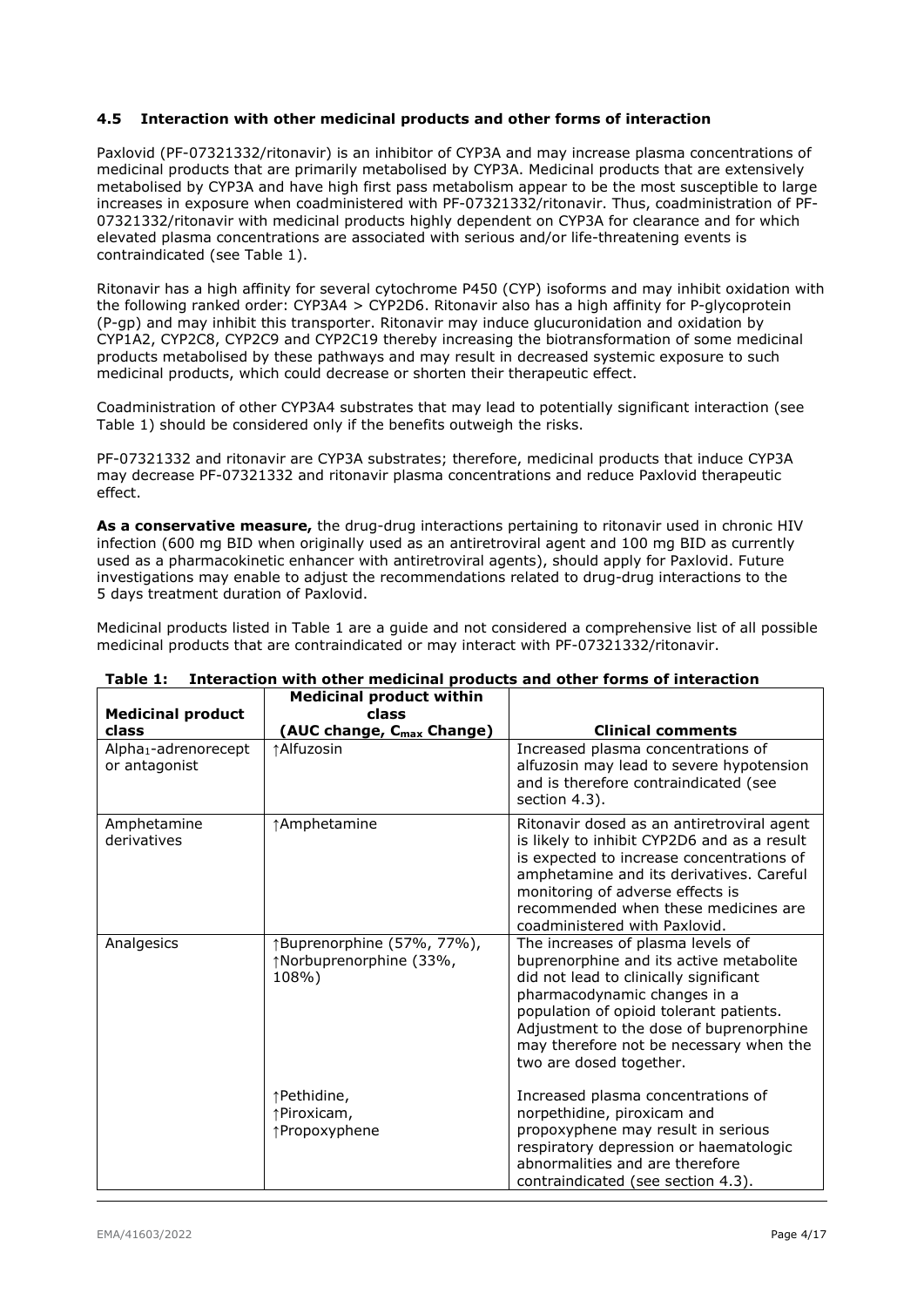|                          | <b>Medicinal product within</b>                                                                            |                                                                                                                                                                                                                                                                                                                                                                                                       |
|--------------------------|------------------------------------------------------------------------------------------------------------|-------------------------------------------------------------------------------------------------------------------------------------------------------------------------------------------------------------------------------------------------------------------------------------------------------------------------------------------------------------------------------------------------------|
| <b>Medicinal product</b> | class                                                                                                      |                                                                                                                                                                                                                                                                                                                                                                                                       |
| class                    | (AUC change, C <sub>max</sub> Change)                                                                      | <b>Clinical comments</b>                                                                                                                                                                                                                                                                                                                                                                              |
|                          | ↑Fentanyl<br>↓Methadone (36%, 38%)                                                                         | Ritonavir dosed as a pharmacokinetic<br>enhancer inhibits CYP3A4 and as a result<br>is expected to increase the plasma<br>concentrations of fentanyl. Careful<br>monitoring of therapeutic and adverse<br>effects (including respiratory depression)<br>is recommended when fentanyl is<br>concomitantly administered with<br>ritonavir.                                                              |
|                          | <b>JMorphine</b>                                                                                           | Increased methadone dose may be<br>necessary when coadministered with<br>ritonavir dosed as a pharmacokinetic<br>enhancer due to induction of<br>glucuronidation. Dose adjustment should<br>be considered based on the patient's<br>clinical response to methadone therapy.                                                                                                                           |
|                          |                                                                                                            | Morphine levels may be decreased due to<br>induction of glucuronidation by<br>coadministered ritonavir dosed as a<br>pharmacokinetic enhancer.                                                                                                                                                                                                                                                        |
| Antianginal              | ↑Ranolazine                                                                                                | Due to CYP3A inhibition by ritonavir,<br>concentrations of ranolazine are expected<br>to increase. The concomitant<br>administration with ranolazine is<br>contraindicated (see section 4.3).                                                                                                                                                                                                         |
| Antiarrhythmics          | ↑Amiodarone,<br>↑Bepridil,<br>↑Dronedarone,<br>↑Encainide,<br>↑Flecainide,<br>↑Propafenone,<br>↑ Quinidine | Ritonavir coadministration is likely to<br>result in increased plasma concentrations<br>of amiodarone, bepridil, dronedarone,<br>encainide, flecainide, propafenone and<br>quinidine and is therefore contraindicated<br>(see section 4.3).                                                                                                                                                           |
|                          | ↑Digoxin                                                                                                   | This interaction may be due to<br>modification of P-gp mediated digoxin<br>efflux by ritonavir dosed as a<br>pharmacokinetic enhancer.                                                                                                                                                                                                                                                                |
| Antiasthmatic            | JTheophylline (43%, 32%)                                                                                   | An increased dose of theophylline may be<br>required when coadministered with<br>ritonavir, due to induction of CYP1A2.                                                                                                                                                                                                                                                                               |
| Anticancer agents        | ↑Afatinib<br>↑Abemaciclib                                                                                  | Serum concentrations may be increased<br>due to Breast Cancer Resistance Protein<br>(BCRP) and acute P-gp inhibition by<br>ritonavir. The extent of increase in AUC<br>and C <sub>max</sub> depends on the timing of<br>ritonavir administration. Caution should<br>be exercised in administering afatinib<br>with Paxlovid (refer to the afatinib<br>SmPC). Monitor for ADRs related to<br>afatinib. |
|                          |                                                                                                            | Serum concentrations may be increased<br>due to CYP3A4 inhibition by ritonavir.<br>Coadministration of abemaciclib and                                                                                                                                                                                                                                                                                |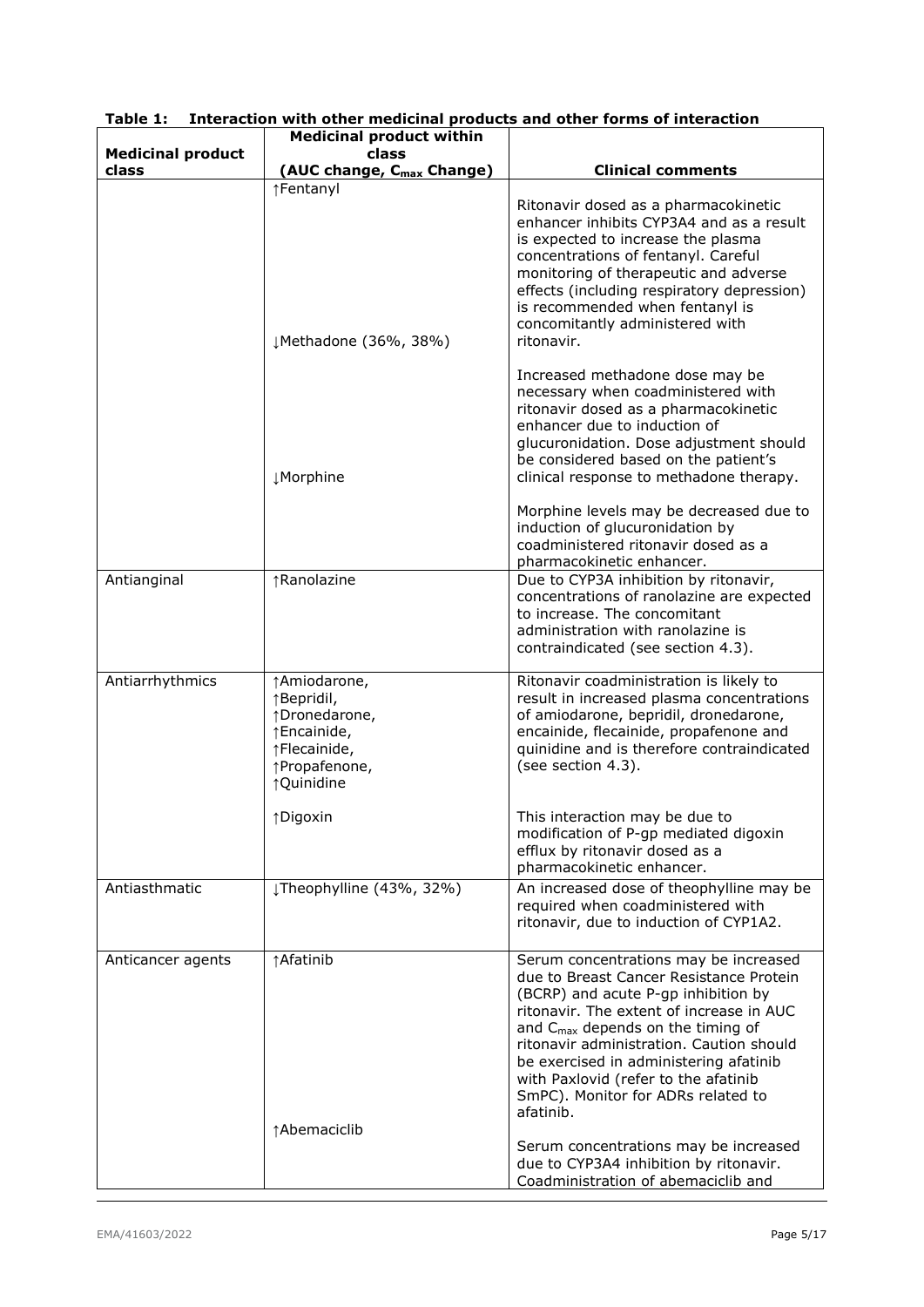|                          | <b>Medicinal product within</b>                              |                                                                                                                                                                                                                                                                                                                                                                                                                                                 |
|--------------------------|--------------------------------------------------------------|-------------------------------------------------------------------------------------------------------------------------------------------------------------------------------------------------------------------------------------------------------------------------------------------------------------------------------------------------------------------------------------------------------------------------------------------------|
| <b>Medicinal product</b> | class                                                        |                                                                                                                                                                                                                                                                                                                                                                                                                                                 |
| class                    | (AUC change, C <sub>max</sub> Change)                        | <b>Clinical comments</b><br>Paxlovid should be avoided. If this<br>coadministration is judged unavoidable,<br>refer to the abemaciclib SmPC for dosage                                                                                                                                                                                                                                                                                          |
|                          | ↑ Apalutamide                                                | adjustment recommendations. Monitor for<br>ADRs related to abemaciclib.                                                                                                                                                                                                                                                                                                                                                                         |
|                          | ↑Ceritinib                                                   | Apalutamide is a moderate to strong<br>CYP3A4 inducer and this may lead to a<br>decreased exposure of<br>PF-07321332/ritonavir and potential loss<br>of virologic response. In addition, serum<br>concentrations of apalutamide may be<br>increased when coadministered with<br>ritonavir resulting in the potential for<br>serious adverse events including seizure.<br>Concomitant use of Paxlovid with<br>apalutamide is not recommended.    |
|                          | ↑Dasatinib,                                                  | Serum concentrations of ceritinib may be<br>increased due to CYP3A and P-gp<br>inhibition by ritonavir. Caution should be<br>exercised in administering ceritinib with<br>Paxlovid. Refer to the ceritinib SmPC for<br>dosage adjustment recommendations.<br>Monitor for ADRs related to ceritinib.                                                                                                                                             |
|                          | ↑Nilotinib,<br>↑Vincristine,<br>↑Vinblastine<br>↑Encorafenib | Serum concentrations may be increased<br>when coadministered with ritonavir<br>resulting in the potential for increased<br>incidence of adverse events.                                                                                                                                                                                                                                                                                         |
|                          |                                                              | Serum concentrations of encorafenib may<br>be increased when coadministered with<br>ritonavir which may increase the risk of<br>toxicity, including the risk of serious<br>adverse events such as QT interval<br>prolongation. Coadministration of<br>encorafenib and ritonavir should be<br>avoided. If the benefit is considered to<br>outweigh the risk and ritonavir must be<br>used, patients should be carefully<br>monitored for safety. |
| ↑Fostamatinib            |                                                              | Coadministration of fostamatinib with<br>ritonavir may increase fostamatinib<br>metabolite R406 exposure resulting in<br>dose-related adverse events such as<br>hepatotoxicity, neutropenia, hypertension<br>or diarrhoea. Refer to the fostamatinib<br>SmPC for dose reduction<br>recommendations if such events occur.                                                                                                                        |
|                          | ↑Ibrutinib                                                   | Serum concentrations of ibrutinib may be<br>increased due to CYP3A inhibition by<br>ritonavir, resulting in increased risk for<br>toxicity including risk of tumour lysis<br>syndrome. Coadministration of ibrutinib<br>and ritonavir should be avoided. If the<br>benefit is considered to outweigh the risk                                                                                                                                   |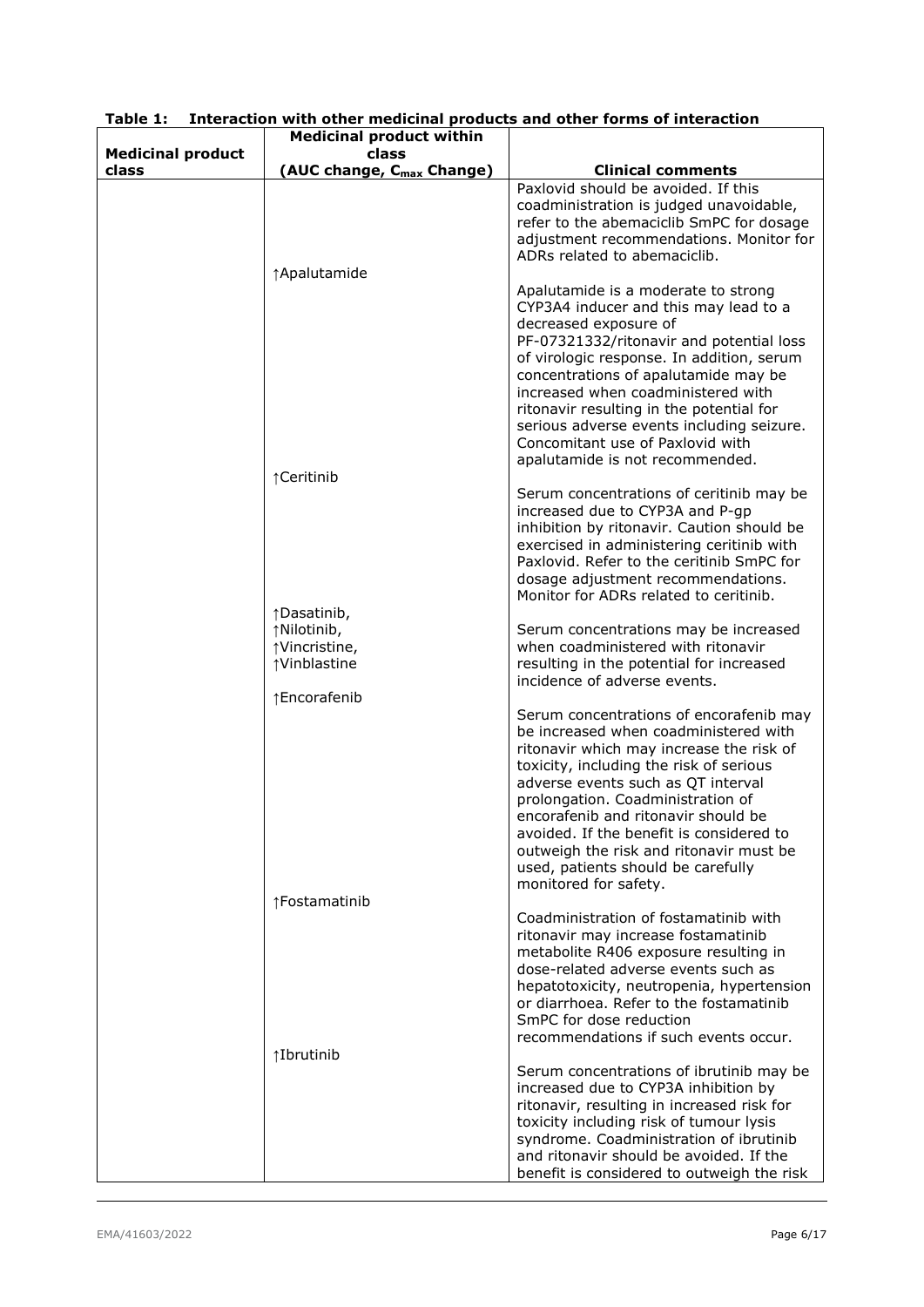|                                   | <b>Medicinal product within</b>                            |                                                                                                                                                                                                                                                                                                                                                                                                                                                                                                                                                          |
|-----------------------------------|------------------------------------------------------------|----------------------------------------------------------------------------------------------------------------------------------------------------------------------------------------------------------------------------------------------------------------------------------------------------------------------------------------------------------------------------------------------------------------------------------------------------------------------------------------------------------------------------------------------------------|
| <b>Medicinal product</b><br>class | class<br>(AUC change, C <sub>max</sub> Change)             | <b>Clinical comments</b>                                                                                                                                                                                                                                                                                                                                                                                                                                                                                                                                 |
|                                   |                                                            | and ritonavir must be used, reduce the                                                                                                                                                                                                                                                                                                                                                                                                                                                                                                                   |
|                                   | ↑Neratinib                                                 | ibrutinib dose to 140 mg and monitor<br>patient closely for toxicity.                                                                                                                                                                                                                                                                                                                                                                                                                                                                                    |
|                                   |                                                            | Serum concentrations may be increased<br>due to CYP3A4 inhibition by ritonavir.<br>Concomitant use of neratinib with<br>Paxlovid is contraindicated due to serious<br>and/or life-threatening potential reactions<br>including hepatotoxicity (see section 4.3).                                                                                                                                                                                                                                                                                         |
|                                   | ↑Venetoclax                                                |                                                                                                                                                                                                                                                                                                                                                                                                                                                                                                                                                          |
|                                   |                                                            | Serum concentrations may be increased<br>due to CYP3A inhibition by ritonavir,<br>resulting in increased risk of tumour lysis<br>syndrome at the dose initiation and<br>during the ramp-up phase and is<br>therefore contraindicated (see section 4.3<br>and refer to the venetoclax SmPC). For<br>patients who have completed the ramp-<br>up phase and are on a steady daily dose<br>of venetoclax, reduce the venetoclax dose<br>by at least 75% when used with strong<br>CYP3A inhibitors (refer to the venetoclax<br>SmPC for dosing instructions). |
| Anticoagulants                    | ↑Rivaroxaban (153%, 53%)                                   | Inhibition of CYP3A and P-gp lead to<br>increased plasma levels and<br>pharmacodynamic effects of rivaroxaban<br>which may lead to an increased bleeding<br>risk. Therefore, the use of ritonavir is not<br>recommended in patients receiving<br>rivaroxaban.                                                                                                                                                                                                                                                                                            |
|                                   | ↑Vorapaxar                                                 | Serum concentrations may be increased<br>due to CYP3A inhibition by ritonavir. The<br>coadministration of vorapaxar with<br>Paxlovid is not recommended (refer to<br>the vorapaxar SmPC).                                                                                                                                                                                                                                                                                                                                                                |
|                                   | Warfarin,<br>↑↓S-Warfarin (9%, 9%),<br>↓ +R-Warfarin (33%) | Induction of CYP1A2 and CYP2C9 lead to<br>decreased levels of R-warfarin while little<br>pharmacokinetic effect is noted on<br>S-warfarin when coadministered with<br>ritonavir. Decreased R-warfarin levels<br>may lead to reduced anticoagulation,<br>therefore it is recommended that<br>anticoagulation parameters are monitored<br>when warfarin is coadministered with<br>ritonavir.                                                                                                                                                               |
| Anticonvulsants                   | Carbamazepine,<br>Phenobarbital,<br>Phenytoin              | Carbamazepine, phenobarbital and<br>phenytoin are strong CYP3A4 inducers,<br>and this may lead to a decreased<br>exposure of PF-07321332 and ritonavir<br>and potential loss of virologic response.<br>Concomitant use of carbamazepine,<br>phenobarbital and phenytoin with<br>Paxlovid is contraindicated (see section<br>$4.3$ ).                                                                                                                                                                                                                     |
|                                   | ¿Divalproex,<br>Lamotrigine,                               |                                                                                                                                                                                                                                                                                                                                                                                                                                                                                                                                                          |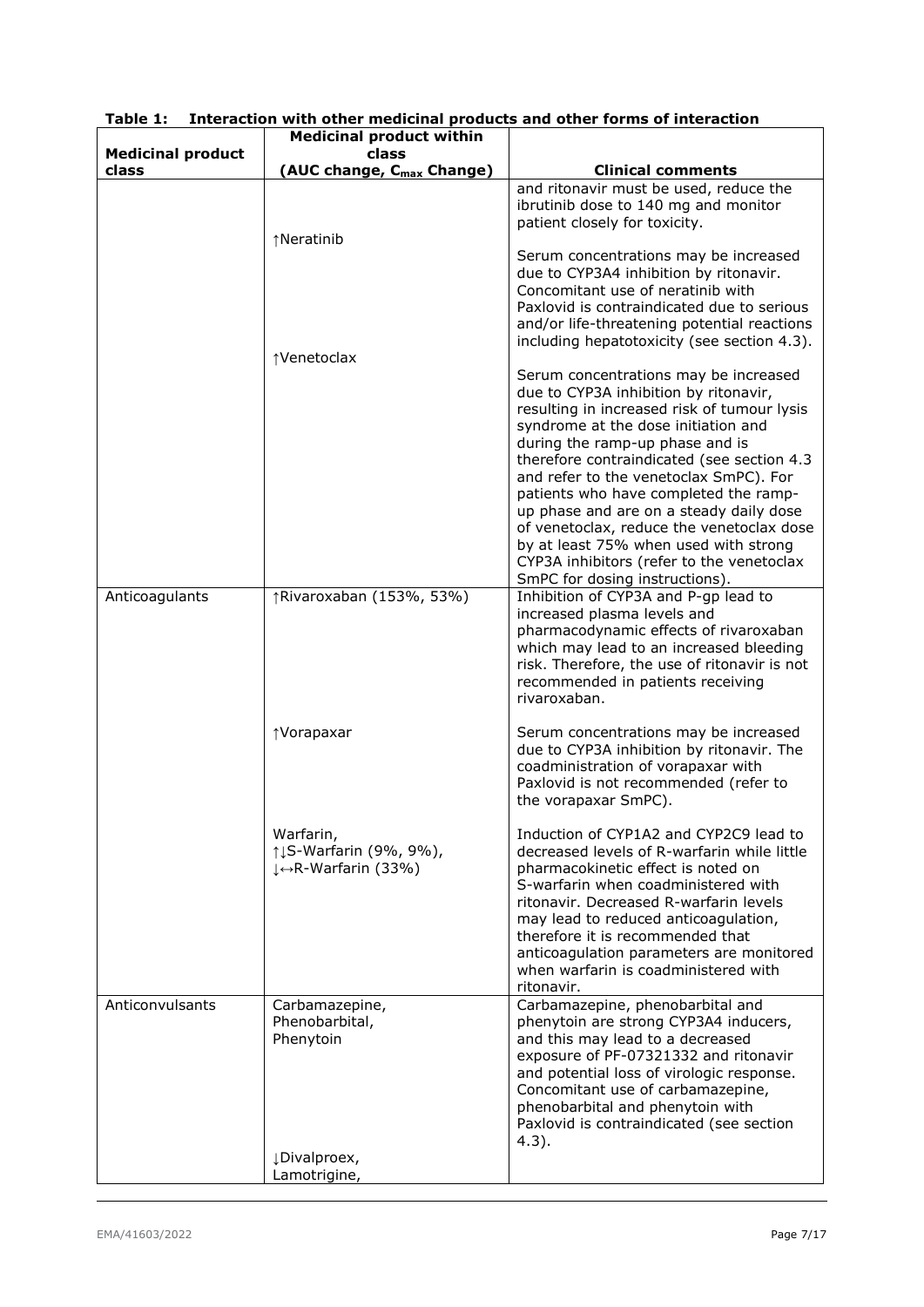|                                   | <b>Medicinal product within</b>                                                              |                                                                                                                                                                                                                                                                                                                                                                                                                                |
|-----------------------------------|----------------------------------------------------------------------------------------------|--------------------------------------------------------------------------------------------------------------------------------------------------------------------------------------------------------------------------------------------------------------------------------------------------------------------------------------------------------------------------------------------------------------------------------|
| <b>Medicinal product</b><br>class | class<br>(AUC change, C <sub>max</sub> Change)                                               | <b>Clinical comments</b>                                                                                                                                                                                                                                                                                                                                                                                                       |
|                                   | Phenytoin                                                                                    | Ritonavir dosed as a pharmacokinetic<br>enhancer induces oxidation by CYP2C9<br>and glucuronidation and as a result is<br>expected to decrease the plasma<br>concentrations of anticonvulsants. Careful<br>monitoring of serum levels or therapeutic<br>effects is recommended when these<br>medicines are coadministered with<br>ritonavir. Phenytoin may decrease serum<br>levels of ritonavir.                              |
| Antidepressants                   | ↑Amitriptyline,<br>Fluoxetine,<br>Imipramine,<br>Nortriptyline,<br>Paroxetine,<br>Sertraline | Ritonavir dosed as an antiretroviral agent<br>is likely to inhibit CYP2D6 and as a result<br>is expected to increase concentrations of<br>imipramine, amitriptyline, nortriptyline,<br>fluoxetine, paroxetine or sertraline.<br>Careful monitoring of therapeutic and<br>adverse effects is recommended when<br>these medicines are concomitantly<br>administered with antiretroviral doses of<br>ritonavir (see section 4.4). |
|                                   | ↑Desipramine (145%, 22%)                                                                     | The AUC and $C_{\text{max}}$ of the 2-hydroxy<br>metabolite were decreased 15% and<br>67%, respectively. Dosage reduction of<br>desipramine is recommended when<br>coadministered with ritonavir.                                                                                                                                                                                                                              |
| Anti-gout                         | ↑Colchicine                                                                                  | Concentrations of colchicine are expected<br>to increase when coadministered with<br>ritonavir. Life-threatening and fatal drug<br>interactions have been reported in<br>patients treated with colchicine and<br>ritonavir (CYP3A4 and P-gp inhibition).<br>Concomitant use of colchicine with<br>Paxlovid is contraindicated (see<br>section 4.3).                                                                            |
| Antihistamines                    | ↑ Astemizole<br>↑Terfenadine                                                                 | Increased plasma concentrations of<br>astemizole and terfenadine. Thereby,<br>increasing the risk of serious arrhythmias<br>from these agents and therefore<br>concomitant use with Paxlovid is<br>contraindicated (see section 4.3).                                                                                                                                                                                          |
|                                   | ↑Fexofenadine                                                                                | Ritonavir may modify P-gp mediated<br>fexofenadine efflux when dosed as a<br>pharmacokinetic enhancer resulting in<br>increased concentrations of fexofenadine.                                                                                                                                                                                                                                                                |
|                                   | ↑Loratadine                                                                                  | Ritonavir dosed as a pharmacokinetic<br>enhancer inhibits CYP3A and as a result is<br>expected to increase the plasma<br>concentrations of loratadine. Careful<br>monitoring of therapeutic and adverse<br>effects is recommended when loratadine<br>is coadministered with ritonavir.                                                                                                                                         |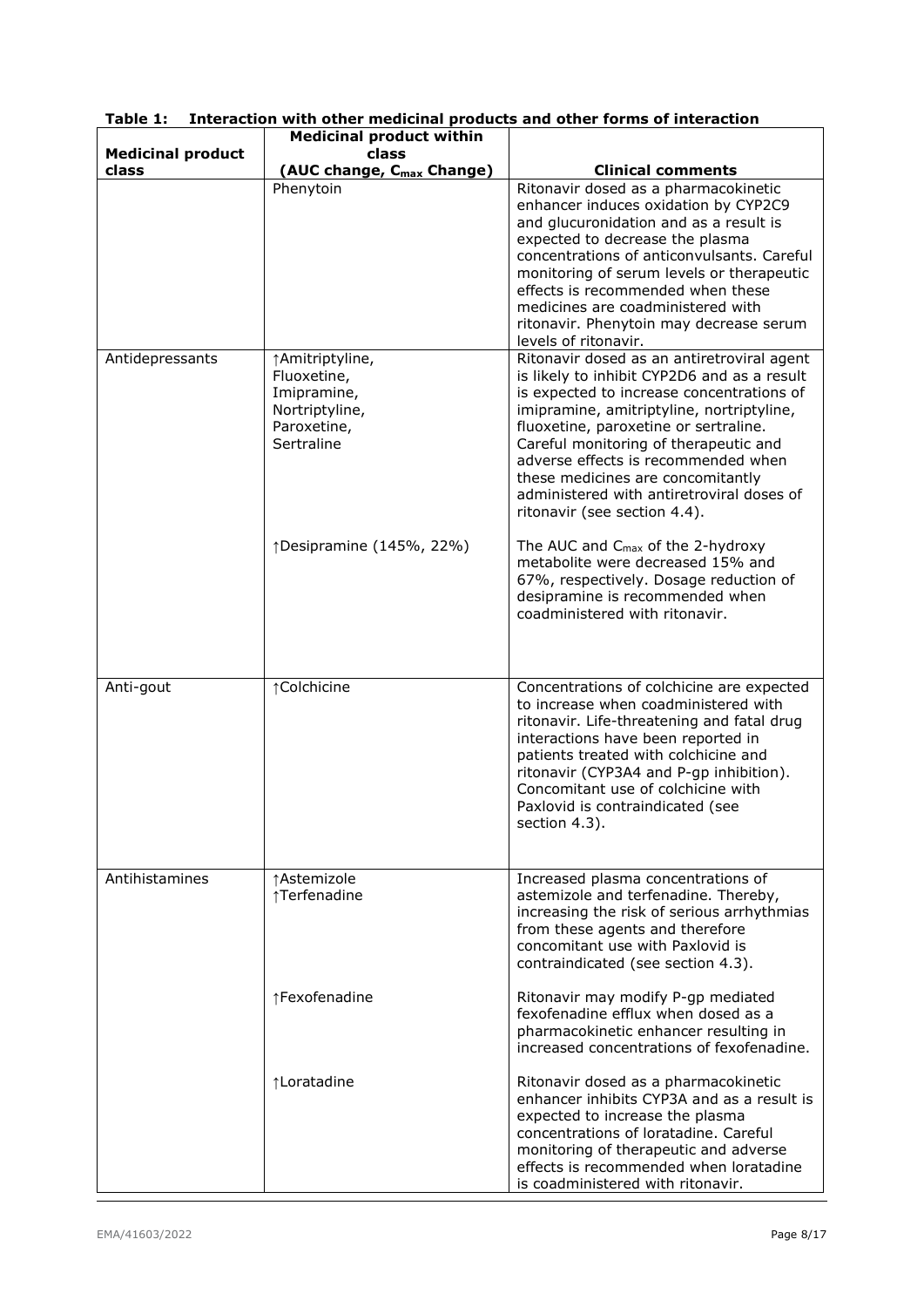|                          | <b>Medicinal product within</b>                                                              |                                                                                                                                                                                                                                                                                                                                                                                                                                                                                                                                                                                                                       |
|--------------------------|----------------------------------------------------------------------------------------------|-----------------------------------------------------------------------------------------------------------------------------------------------------------------------------------------------------------------------------------------------------------------------------------------------------------------------------------------------------------------------------------------------------------------------------------------------------------------------------------------------------------------------------------------------------------------------------------------------------------------------|
| <b>Medicinal product</b> | class                                                                                        |                                                                                                                                                                                                                                                                                                                                                                                                                                                                                                                                                                                                                       |
| class                    | (AUC change, C <sub>max</sub> Change)                                                        | <b>Clinical comments</b>                                                                                                                                                                                                                                                                                                                                                                                                                                                                                                                                                                                              |
| Anti-infectives          | ↑Rifabutin (4-fold, 2.5-fold),<br>↑25-O-desacetyl rifabutin<br>metabolite (38-fold, 16-fold) | Due to the large increase in rifabutin<br>AUC,<br>reduction of the rifabutin dose to 150 mg<br>3 times per week may be indicated when<br>coadministered with ritonavir as a<br>pharmacokinetic enhancer.                                                                                                                                                                                                                                                                                                                                                                                                              |
|                          | ↓Voriconazole (39%, 24%)                                                                     |                                                                                                                                                                                                                                                                                                                                                                                                                                                                                                                                                                                                                       |
|                          |                                                                                              | Coadministration of voriconazole and<br>ritonavir dosed as a pharmacokinetic<br>enhancer should be avoided unless an<br>assessment of the benefit/risk to the<br>patient justifies the use of voriconazole.                                                                                                                                                                                                                                                                                                                                                                                                           |
|                          | ↑Ketoconazole (3.4-fold, 55%)<br>↑Itraconazole <sup>a</sup> ,<br>↑Erythromycin               | Ritonavir inhibits CYP3A-mediated<br>metabolism of ketoconazole. Due to an<br>increased incidence of gastrointestinal<br>and hepatic adverse reactions, a dose<br>reduction of ketoconazole should be<br>considered when coadministered with<br>ritonavir.                                                                                                                                                                                                                                                                                                                                                            |
|                          | ¿Atovaquone                                                                                  | Ritonavir dosed as a pharmacokinetic<br>enhancer inhibits CYP3A4 and as a result<br>is expected to increase the plasma<br>concentrations of itraconazole and<br>erythromycin. Careful monitoring of<br>therapeutic and adverse effects is<br>recommended when erythromycin or<br>itraconazole is coadministered with<br>ritonavir.                                                                                                                                                                                                                                                                                    |
|                          | ↑Bedaquiline                                                                                 | Ritonavir dosed as a pharmacokinetic<br>enhancer induces glucuronidation and as<br>a result is expected to decrease the<br>plasma concentrations of atovaquone.<br>Careful monitoring of serum levels or<br>therapeutic effects is recommended when<br>atovaquone is coadministered with<br>ritonavir.                                                                                                                                                                                                                                                                                                                |
|                          | Delamanid                                                                                    | No interaction study is available with<br>ritonavir only. Due to the risk of<br>bedaquiline related adverse events,<br>coadministration should be avoided. If the<br>benefit outweighs the risk,<br>coadministration of bedaquiline with<br>ritonavir must be done with caution. More<br>frequent electrocardiogram monitoring<br>and monitoring of transaminases is<br>recommended (see bedaquiline Summary<br>of Product Characteristics).<br>No interaction study is available with<br>ritonavir only. In a healthy volunteer drug<br>interaction study of delamanid 100 mg<br>twice daily and lopinavir/ritonavir |
|                          |                                                                                              | 400/100 mg twice daily for 14 days, the<br>exposure of the delamanid metabolite                                                                                                                                                                                                                                                                                                                                                                                                                                                                                                                                       |

**Table 1: Interaction with other medicinal products and other forms of interaction**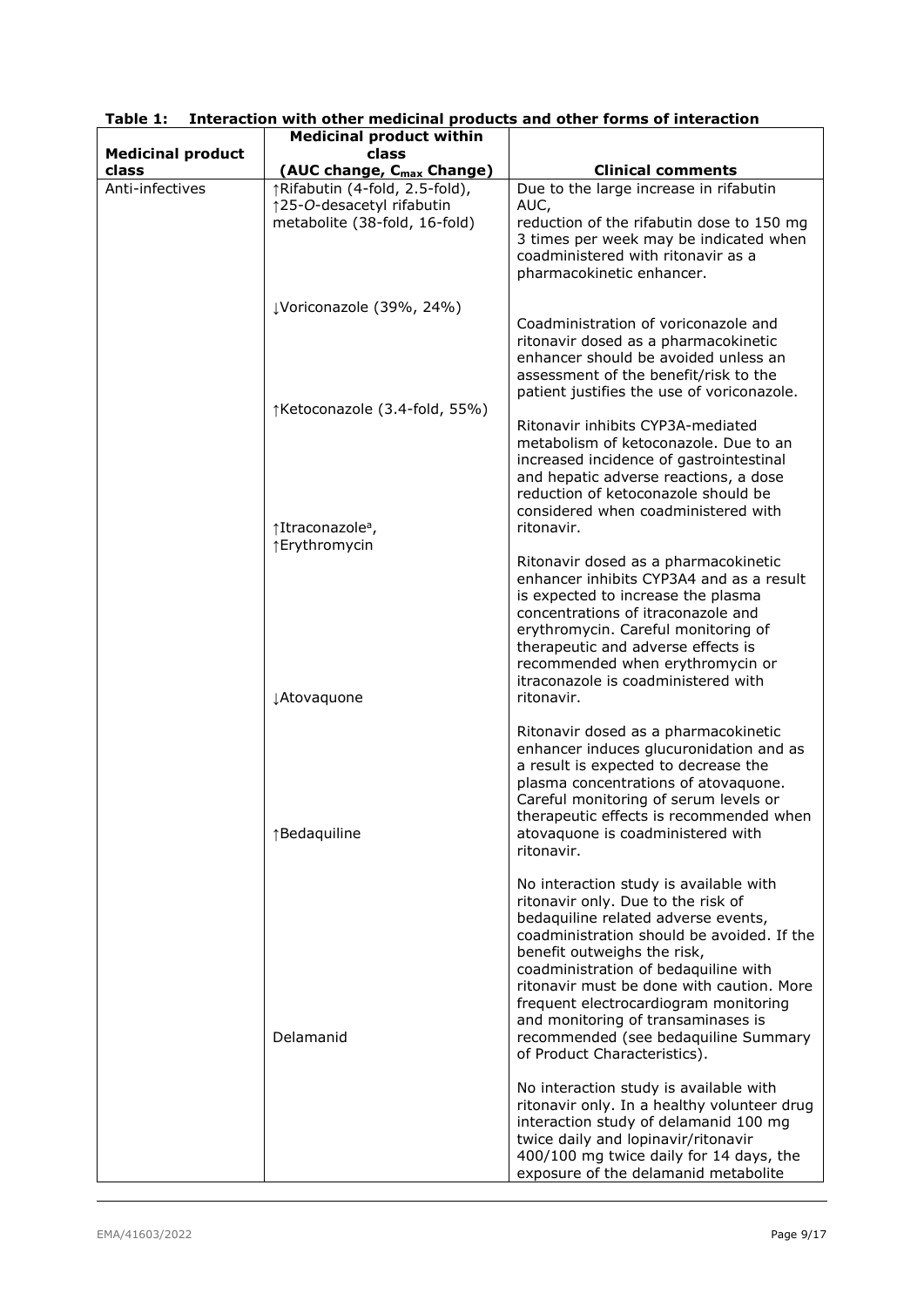|                                   | <b>Medicinal product within</b>                                               |                                                                                                                                                                                                                                                                                                                                                                                                                                                                                                                                                                                                |
|-----------------------------------|-------------------------------------------------------------------------------|------------------------------------------------------------------------------------------------------------------------------------------------------------------------------------------------------------------------------------------------------------------------------------------------------------------------------------------------------------------------------------------------------------------------------------------------------------------------------------------------------------------------------------------------------------------------------------------------|
| <b>Medicinal product</b><br>class | class<br>(AUC change, C <sub>max</sub> Change)                                | <b>Clinical comments</b>                                                                                                                                                                                                                                                                                                                                                                                                                                                                                                                                                                       |
|                                   | ↑Clarithromycin (77%, 31%),<br>14-OH clarithromycin<br>metabolite (100%, 99%) | DM-6705 was 30% increased. Due to the<br>risk of QTc prolongation associated with<br>DM-6705, if coadministration of<br>delamanid with ritonavir is considered<br>necessary, very frequent ECG monitoring<br>throughout the full delamanid treatment<br>period is recommended (see section 4.4<br>and refer to the delamanid Summary of<br>Product Characteristics).                                                                                                                                                                                                                           |
|                                   | Sulfamethoxazole/trimethoprim                                                 | Due to the large therapeutic window of<br>clarithromycin no dose reduction should<br>be necessary in patients with normal<br>renal function. Clarithromycin doses<br>greater than 1 g per day should not be<br>coadministered with ritonavir dosed as a<br>pharmacokinetic enhancer. For patients<br>with renal impairment, a clarithromycin<br>dose reduction should be considered: for<br>patients with creatinine clearance of 30 to<br>60 ml/min the dose should be reduced by<br>50%, for patients with creatinine<br>clearance less than 30 ml/min the dose<br>should be reduced by 75%. |
|                                   | ↑Fusidic acid                                                                 | Dose alteration of<br>sulfamethoxazole/trimethoprim during<br>concomitant ritonavir therapy should not<br>be necessary.                                                                                                                                                                                                                                                                                                                                                                                                                                                                        |
|                                   | Rifampicin                                                                    | Ritonavir coadministration is likely to<br>result in increased plasma concentrations<br>of both fusidic acid and ritonavir and is<br>therefore contraindicated (see section<br>$4.3$ ).                                                                                                                                                                                                                                                                                                                                                                                                        |
|                                   |                                                                               | Rifampicin is strong CYP3A4 inducer, and<br>this may lead to a decreased exposure of<br>PF-07321332/ritonavir and potential loss<br>of virologic response. Concomitant use of<br>rifampicin with Paxlovid is contraindicated<br>(see section 4.3).                                                                                                                                                                                                                                                                                                                                             |
| Anti-HIV                          | ↑Efavirenz (21%)                                                              | A higher frequency of adverse reactions<br>(e.g., dizziness, nausea, paraesthesia)<br>and laboratory abnormalities (elevated<br>liver enzymes) have been observed when<br>efavirenz is coadministered with ritonavir.                                                                                                                                                                                                                                                                                                                                                                          |
|                                   | ↑Maraviroc (161%, 28%)                                                        | Ritonavir increases the serum levels of<br>maraviroc as a result of CYP3A inhibition.<br>Maraviroc may be given with ritonavir to<br>increase the maraviroc exposure. For<br>further information, refer to the Summary<br>of Product Characteristics for maraviroc.                                                                                                                                                                                                                                                                                                                            |
|                                   | ↓Raltegravir (16%, 1%)                                                        | Coadministration of ritonavir and<br>raltegravir results in a minor reduction in<br>raltegravir levels                                                                                                                                                                                                                                                                                                                                                                                                                                                                                         |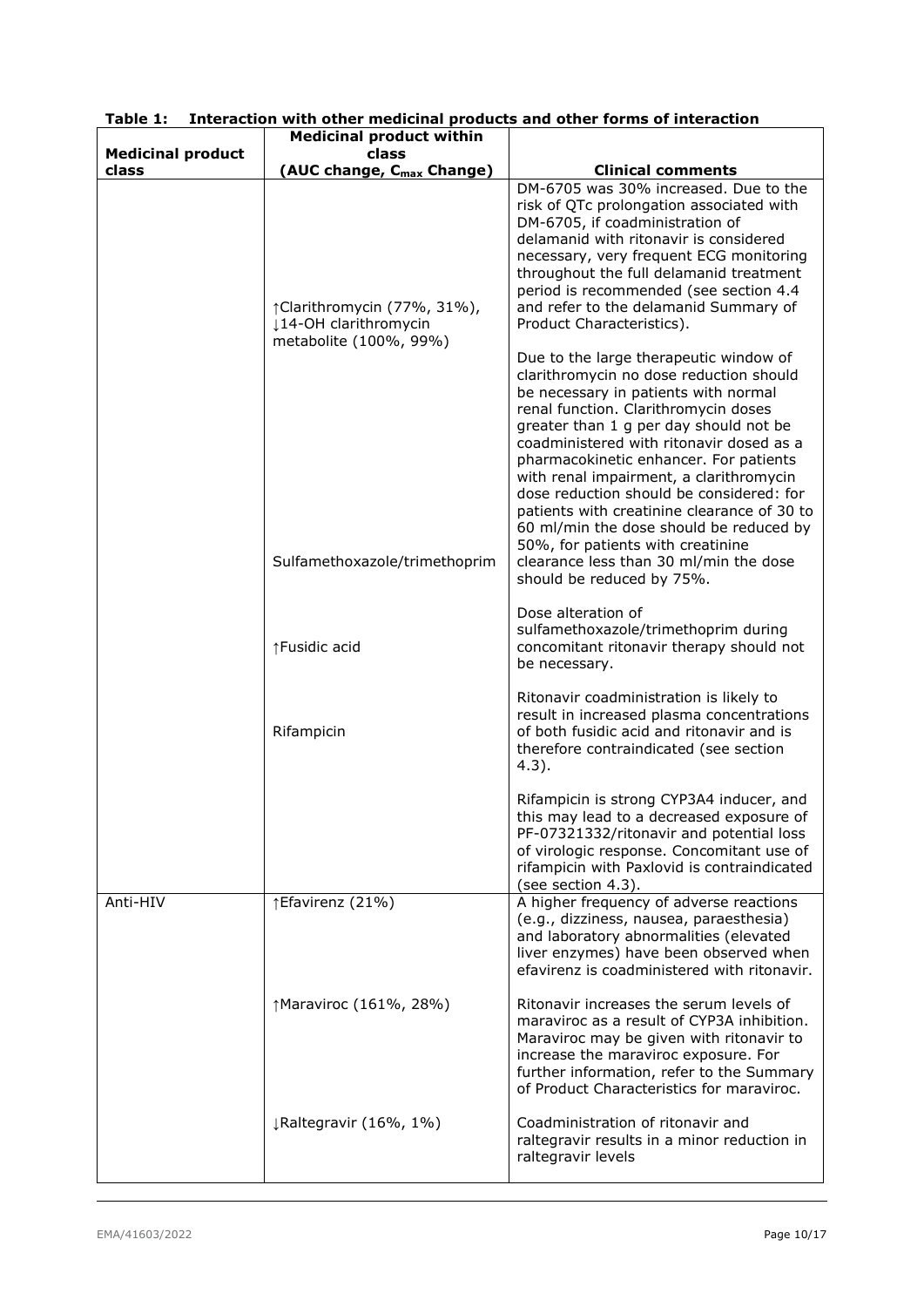|                                   | <b>Medicinal product within</b>                 |                                                                                                                                                                                                                                                                                                                                                                   |
|-----------------------------------|-------------------------------------------------|-------------------------------------------------------------------------------------------------------------------------------------------------------------------------------------------------------------------------------------------------------------------------------------------------------------------------------------------------------------------|
| <b>Medicinal product</b><br>class | class<br>(AUC change, C <sub>max</sub> Change)  | <b>Clinical comments</b>                                                                                                                                                                                                                                                                                                                                          |
|                                   | ¿Zidovudine (25%, ND)                           | Ritonavir may induce the glucuronidation<br>of zidovudine, resulting in slightly<br>decreased levels of zidovudine. Dose<br>alterations should not be necessary.                                                                                                                                                                                                  |
| Anti-HCV                          | ↑Glecaprevir/pibrentasvir                       | Serum concentrations may be increased<br>due to P-gp, BCRP and OATP1B inhibition<br>by ritonavir. Concomitant administration<br>of glecaprevir/pibrentasvir and Paxlovid is<br>not recommended due to an increased<br>risk of ALT elevations associated with<br>increased glecaprevir exposure.                                                                   |
| Antipsychotics                    | ↑Clozapine,<br>↑Pimozide                        | Ritonavir coadministration is likely to<br>result in increased plasma concentrations<br>of clozapine or pimozide and is therefore<br>contraindicated (see section 4.3).                                                                                                                                                                                           |
|                                   | ↑Haloperidol,<br>↑Risperidone,<br>↑Thioridazine | Ritonavir is likely to inhibit CYP2D6 and<br>as a result is expected to increase<br>concentrations of haloperidol, risperidone<br>and thioridazine. Careful monitoring of<br>therapeutic and adverse effects is<br>recommended when these medicines are<br>concomitantly administered with<br>antiretroviral doses of ritonavir.                                  |
|                                   | ↑Lurasidone                                     | Due to CYP3A inhibition by ritonavir,<br>concentrations of lurasidone are expected<br>to increase. The concomitant<br>administration with lurasidone is<br>contraindicated (see section 4.3).                                                                                                                                                                     |
|                                   | ↑Quetiapine                                     | Due to CYP3A inhibition by ritonavir,<br>concentrations of quetiapine are expected<br>to increase. Concomitant administration<br>of Paxlovid and quetiapine is<br>contraindicated as it may increase<br>quetiapine-related toxicity (see section<br>$4.3$ ).                                                                                                      |
| β2-agonist (long<br>acting)       | ↑Salmeterol                                     | Ritonavir inhibits CYP3A4 and as a result<br>a pronounced increase in the plasma<br>concentrations of salmeterol is expected.<br>Therefore, concomitant use is not<br>recommended.                                                                                                                                                                                |
| Calcium channel<br>antagonist     | ↑Amlodipine,<br>↑Diltiazem,<br>↑Nifedipine      | Ritonavir dosed as a pharmacokinetic<br>enhancer or as an antiretroviral agent<br>inhibits CYP3A4 and as a result is<br>expected to increase the plasma<br>concentrations of calcium channel<br>antagonists. Careful monitoring of<br>therapeutic and adverse effects is<br>recommended when these medicines are<br>concomitantly administered with<br>ritonavir. |
| Endothelin<br>antagonists         | ↑Bosentan                                       | Coadministration of bosentan and<br>ritonavir may increase steady-state<br>bosentan maximum concentrations $(C_{\text{max}})$<br>and AUC.                                                                                                                                                                                                                         |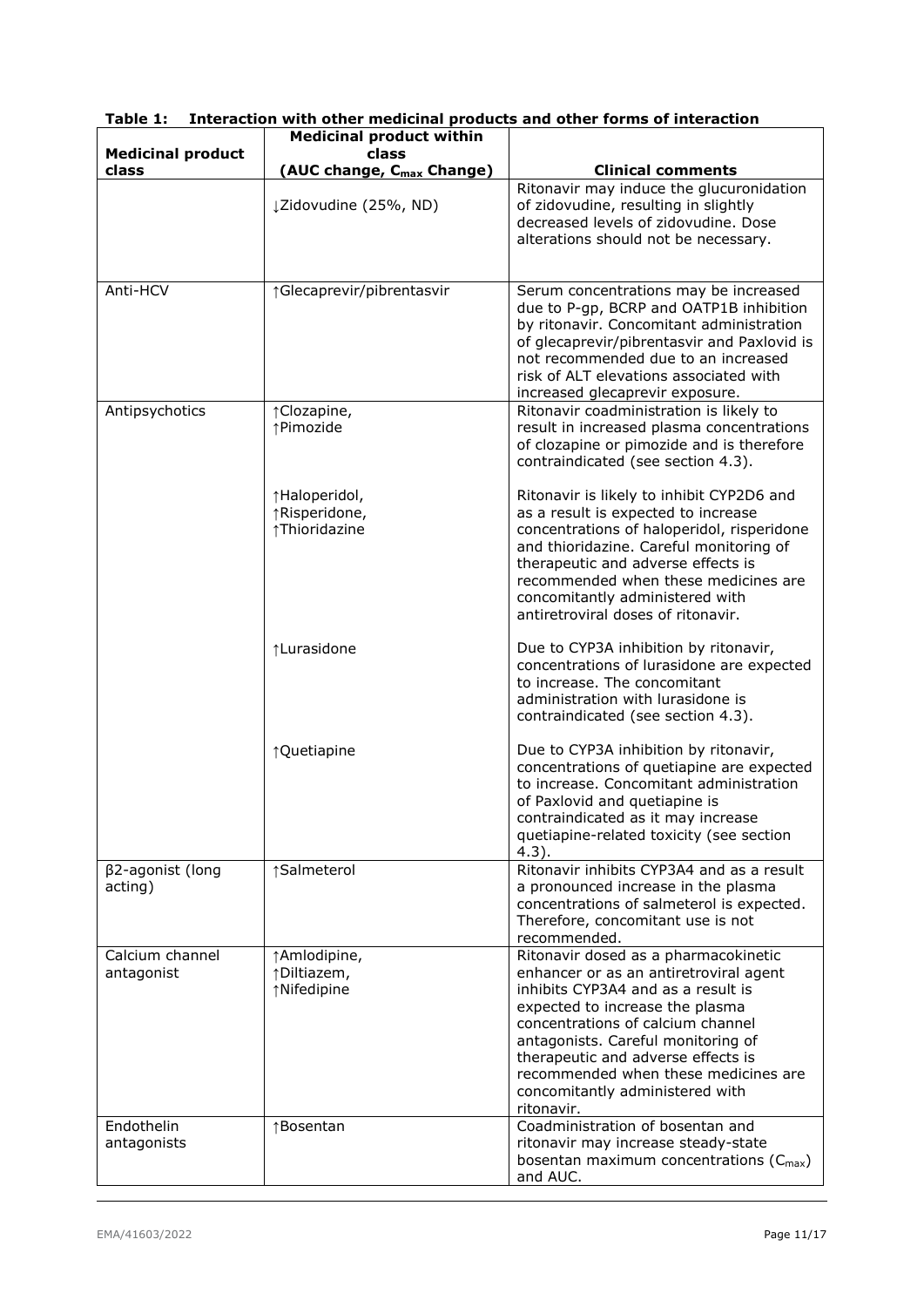|                                  | <b>Medicinal product within</b>                                                                |                                                                                                                                                                                                                                                                                                                                                                                                                                                                                                                                                                                                                                                                                                                                                                                                                                                                                                                                                                                                                                                                                                                                                                                                                                                                                                                                                 |
|----------------------------------|------------------------------------------------------------------------------------------------|-------------------------------------------------------------------------------------------------------------------------------------------------------------------------------------------------------------------------------------------------------------------------------------------------------------------------------------------------------------------------------------------------------------------------------------------------------------------------------------------------------------------------------------------------------------------------------------------------------------------------------------------------------------------------------------------------------------------------------------------------------------------------------------------------------------------------------------------------------------------------------------------------------------------------------------------------------------------------------------------------------------------------------------------------------------------------------------------------------------------------------------------------------------------------------------------------------------------------------------------------------------------------------------------------------------------------------------------------|
| <b>Medicinal product</b>         | class                                                                                          |                                                                                                                                                                                                                                                                                                                                                                                                                                                                                                                                                                                                                                                                                                                                                                                                                                                                                                                                                                                                                                                                                                                                                                                                                                                                                                                                                 |
| class                            | (AUC change, C <sub>max</sub> Change)                                                          | <b>Clinical comments</b>                                                                                                                                                                                                                                                                                                                                                                                                                                                                                                                                                                                                                                                                                                                                                                                                                                                                                                                                                                                                                                                                                                                                                                                                                                                                                                                        |
|                                  | ↑Riociguat                                                                                     | Serum concentrations may be increased<br>due to CYP3A and P-gp inhibition by<br>ritonavir. The coadministration of<br>riociguat with Paxlovid is not<br>recommended (refer to riociguat SmPC).                                                                                                                                                                                                                                                                                                                                                                                                                                                                                                                                                                                                                                                                                                                                                                                                                                                                                                                                                                                                                                                                                                                                                  |
| Ergot derivatives                | ↑Dihydroergotamine,<br>↑Ergonovine,<br>↑Ergotamine,<br>↑Methylergonovine                       | Ritonavir coadministration is likely to<br>result in increased plasma concentrations<br>of ergot derivatives and is therefore<br>contraindicated (see section 4.3).                                                                                                                                                                                                                                                                                                                                                                                                                                                                                                                                                                                                                                                                                                                                                                                                                                                                                                                                                                                                                                                                                                                                                                             |
| GI motility agent                | ↑ Cisapride                                                                                    | Increased plasma concentrations of<br>cisapride. Thereby, increasing the risk of<br>serious arrhythmias from this agent and<br>therefore concomitant use with Paxlovid<br>is contraindicated (see section 4.3).                                                                                                                                                                                                                                                                                                                                                                                                                                                                                                                                                                                                                                                                                                                                                                                                                                                                                                                                                                                                                                                                                                                                 |
| Herbal products                  | St. John's Wort                                                                                | Herbal preparations containing St John's<br>wort (Hypericum perforatum) due to the<br>risk of decreased plasma concentrations<br>and reduced clinical effects of<br>PF-07321332 and ritonavir and therefore<br>concomitant use with Paxlovid is<br>contraindicated (see section 4.3).                                                                                                                                                                                                                                                                                                                                                                                                                                                                                                                                                                                                                                                                                                                                                                                                                                                                                                                                                                                                                                                           |
| HMG Co-A reductase<br>inhibitors | ↑ Atorvastatin,<br>Fluvastatin,<br>Lovastatin,<br>Pravastatin,<br>Rosuvastatin,<br>Simvastatin | HMG-CoA reductase inhibitors which are<br>highly dependent on CYP3A metabolism,<br>such as lovastatin and simvastatin, are<br>expected to have markedly increased<br>plasma concentrations when<br>coadministered with ritonavir dosed as an<br>antiretroviral agent or as a<br>pharmacokinetic enhancer. Since<br>increased concentrations of lovastatin and<br>simvastatin may predispose patients to<br>myopathies, including rhabdomyolysis,<br>the combination of these medicinal<br>products with ritonavir is contraindicated<br>(see section 4.3). Atorvastatin is less<br>dependent on CYP3A for metabolism.<br>While rosuvastatin elimination is not<br>dependent on CYP3A, an elevation of<br>rosuvastatin exposure has been reported<br>with ritonavir coadministration. The<br>mechanism of this interaction is not clear,<br>but may be the result of transporter<br>inhibition. When used with ritonavir dosed<br>as a pharmacokinetic enhancer or as an<br>antiretroviral agent, the lowest possible<br>doses of atorvastatin or rosuvastatin<br>should be administered. The metabolism<br>of pravastatin and fluvastatin is not<br>dependent on CYP3A, and interactions are<br>not expected with ritonavir. If treatment<br>with an HMG-CoA reductase inhibitor is<br>indicated, pravastatin or fluvastatin is<br>recommended. |
| Hormonal<br>contraceptive        | ¿Ethinyl Estradiol (40%, 32%)                                                                  | Due to reductions in ethinyl estradiol<br>concentrations, barrier or other<br>non-hormonal methods of contraception<br>should be considered with concomitant<br>ritonavir use when dosed as an                                                                                                                                                                                                                                                                                                                                                                                                                                                                                                                                                                                                                                                                                                                                                                                                                                                                                                                                                                                                                                                                                                                                                  |

|  | Table 1: Interaction with other medicinal products and other forms of interaction |  |  |  |  |
|--|-----------------------------------------------------------------------------------|--|--|--|--|
|  |                                                                                   |  |  |  |  |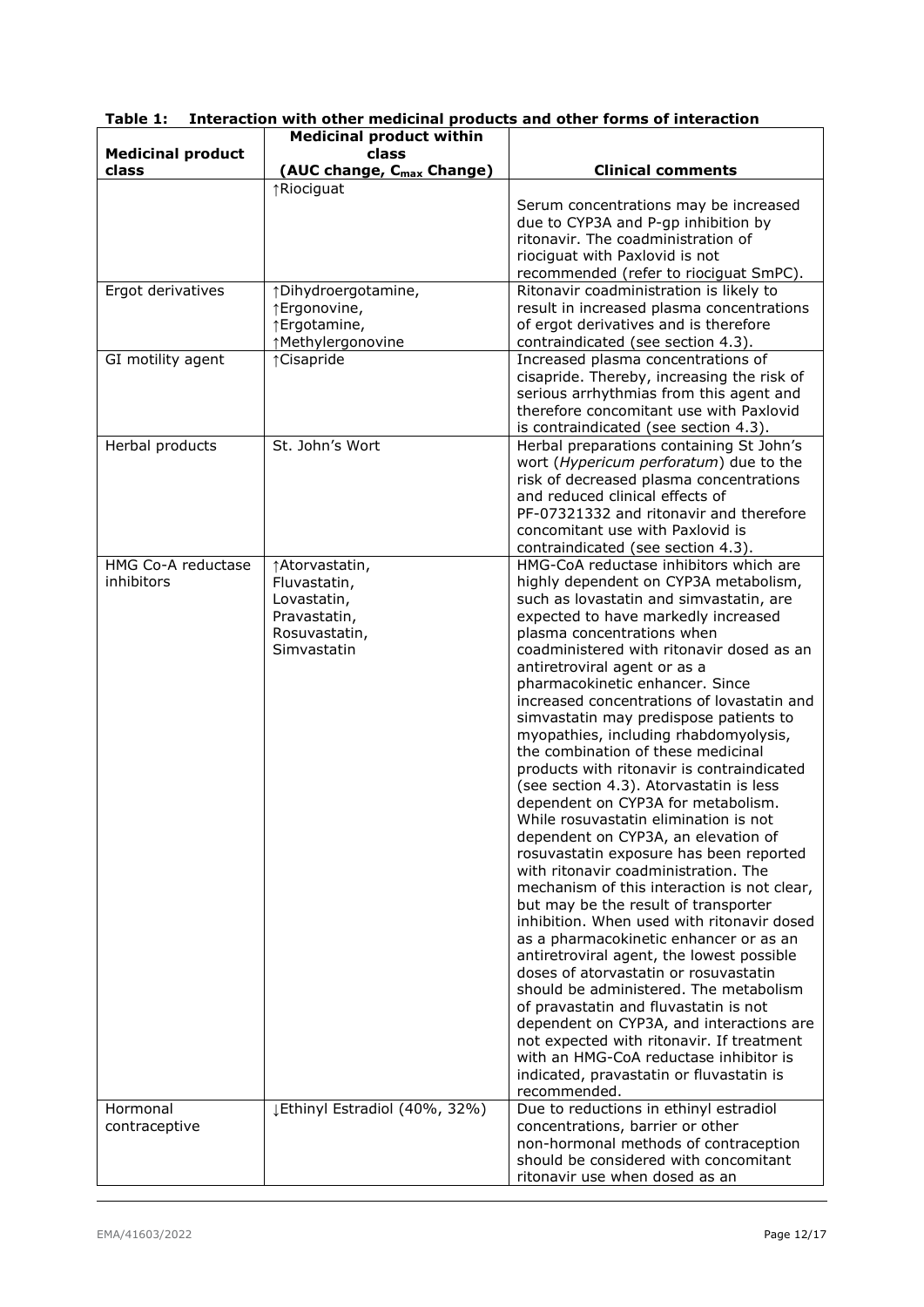|                                   | <b>Medicinal product within</b>                 |                                                                                      |  |  |  |
|-----------------------------------|-------------------------------------------------|--------------------------------------------------------------------------------------|--|--|--|
| <b>Medicinal product</b><br>class | class                                           | <b>Clinical comments</b>                                                             |  |  |  |
|                                   | (AUC change, C <sub>max</sub> Change)           | antiretroviral agent or as a                                                         |  |  |  |
|                                   |                                                 | pharmacokinetic enhancer. Ritonavir is                                               |  |  |  |
|                                   |                                                 | likely to change the uterine bleeding                                                |  |  |  |
|                                   |                                                 | profile and reduce the effectiveness of                                              |  |  |  |
| Immunosuppressant                 | ↑ Cyclosporine,                                 | estradiol-containing contraceptives.<br>Ritonavir dosed as a pharmacokinetic         |  |  |  |
| s                                 | ↑Tacrolimus,                                    | enhancer or as an antiretroviral agent                                               |  |  |  |
|                                   | ↑Everolimus                                     | inhibits CYP3A4 and as a result is                                                   |  |  |  |
|                                   |                                                 | expected to increase the plasma                                                      |  |  |  |
|                                   |                                                 | concentrations of cyclosporine, tacrolimus<br>or everolimus. Careful monitoring of   |  |  |  |
|                                   |                                                 | therapeutic and adverse effects is                                                   |  |  |  |
|                                   |                                                 | recommended when these medicines are                                                 |  |  |  |
|                                   |                                                 | concomitantly administered with<br>ritonavir.                                        |  |  |  |
| Lipid-modifying                   | ↑Lomitapide                                     | CYP3A4 inhibitors increase the exposure                                              |  |  |  |
| agents                            |                                                 | of lomitapide, with strong inhibitors                                                |  |  |  |
|                                   |                                                 | increasing exposure approximately                                                    |  |  |  |
|                                   |                                                 | 27-fold. Due to CYP3A inhibition by<br>ritonavir, concentrations of lomitapide are   |  |  |  |
|                                   |                                                 | expected to increase. Concomitant use of                                             |  |  |  |
|                                   |                                                 | Paxlovid with lomitapide is                                                          |  |  |  |
|                                   |                                                 | contraindicated (see prescribing                                                     |  |  |  |
|                                   |                                                 | information for lomitapide) (see<br>section 4.3).                                    |  |  |  |
| Phosphodiesterase                 | ↑Avanafil (13-fold, 2.4-fold)                   | Concomitant use of avanafil with Paxlovid                                            |  |  |  |
| (PDE5) inhibitors                 |                                                 | is contraindicated (see section 4.3).                                                |  |  |  |
|                                   | ↑Sildenafil (11-fold, 4-fold)                   | Concomitant use of sildenafil for the                                                |  |  |  |
|                                   |                                                 | treatment of erectile dysfunction with                                               |  |  |  |
|                                   |                                                 | ritonavir dosed as an antiretroviral agent                                           |  |  |  |
|                                   |                                                 | or as a pharmacokinetic enhancer should<br>be with caution and in no instance should |  |  |  |
|                                   |                                                 | sildenafil doses exceed 25 mg in                                                     |  |  |  |
|                                   |                                                 | 48 hours. Concomitant use of sildenafil                                              |  |  |  |
|                                   |                                                 | with Paxlovid is contraindicated in                                                  |  |  |  |
|                                   |                                                 | pulmonary arterial hypertension patients<br>(see section 4.3).                       |  |  |  |
|                                   |                                                 |                                                                                      |  |  |  |
|                                   | $\uparrow$ Tadalafil (124%, $\leftrightarrow$ ) | The concomitant use of tadalafil for the                                             |  |  |  |
|                                   |                                                 | treatment of erectile dysfunction with<br>ritonavir dosed as an antiretroviral agent |  |  |  |
|                                   |                                                 | or as a pharmacokinetic enhancer should                                              |  |  |  |
|                                   |                                                 | be with caution at reduced doses of no                                               |  |  |  |
|                                   |                                                 | more than 10 mg tadalafil every 72 hours                                             |  |  |  |
|                                   |                                                 | with increased monitoring for adverse<br>reactions.                                  |  |  |  |
|                                   | ↑Vardenafil (49-fold, 13-fold)                  |                                                                                      |  |  |  |
|                                   |                                                 | Concomitant use of vardenafil with                                                   |  |  |  |
|                                   |                                                 | Paxlovid is contraindicated (see<br>section 4.3).                                    |  |  |  |
| Sedatives/hypnotics               | ↑Clorazepate,                                   | Ritonavir coadministration is likely to                                              |  |  |  |
|                                   | ↑Diazepam,                                      | result in increased plasma concentrations                                            |  |  |  |
|                                   | ↑Estazolam,                                     | of clorazepate, diazepam, estazolam, and                                             |  |  |  |
|                                   | ↑Flurazepam                                     | flurazepam and is therefore<br>contraindicated (see section 4.3).                    |  |  |  |
|                                   |                                                 |                                                                                      |  |  |  |
|                                   | ↑ Oral and parenteral Midazolam                 | Midazolam is extensively metabolised by                                              |  |  |  |
|                                   |                                                 | CYP3A4. Coadministration with Paxlovid                                               |  |  |  |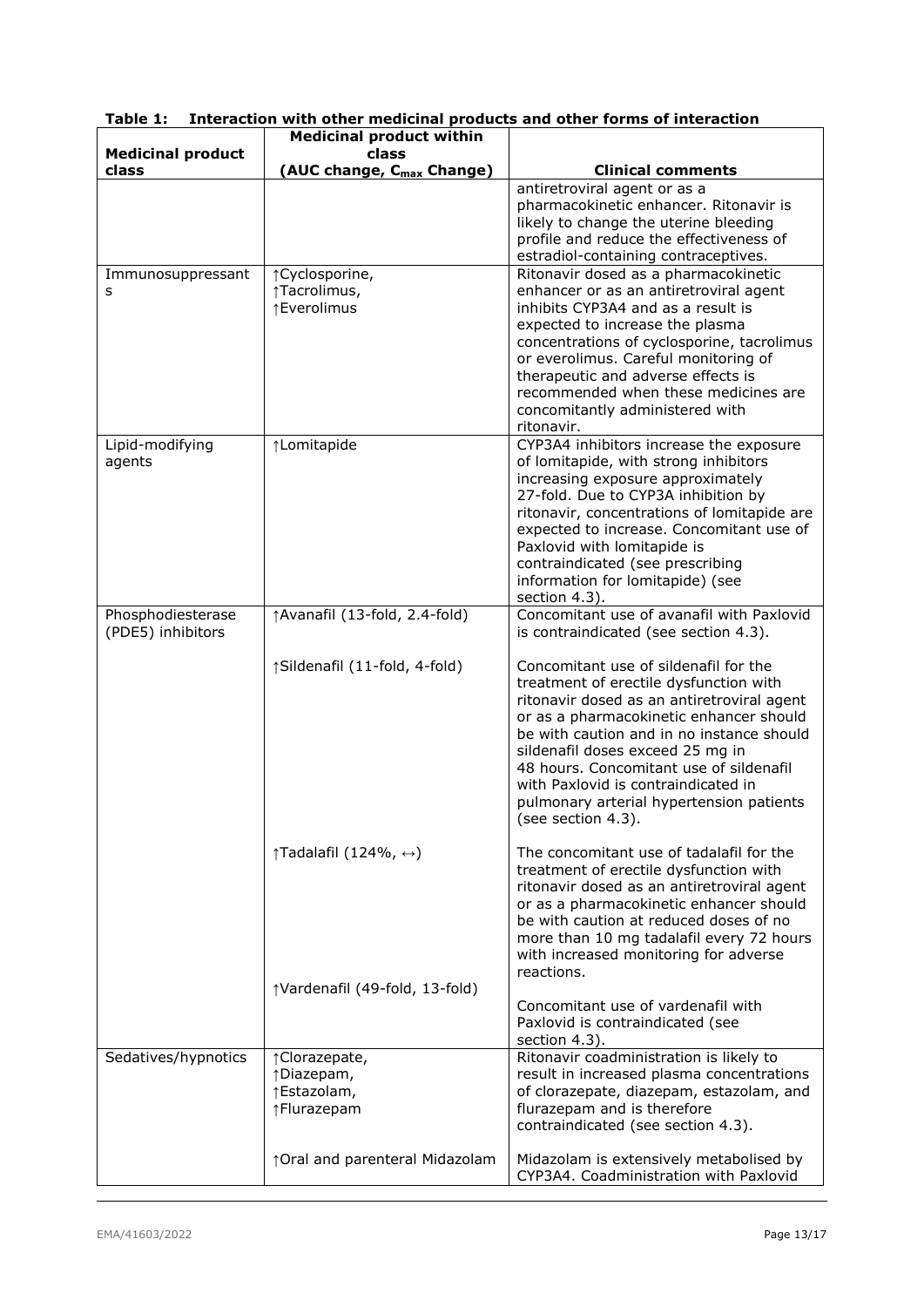|                          | <b>Medicinal product within</b>                      |                                                                                                                                                                                                                                                                                                                                                                                                                                                                                                                                                                                                                                                                                                                                                                                                                                              |
|--------------------------|------------------------------------------------------|----------------------------------------------------------------------------------------------------------------------------------------------------------------------------------------------------------------------------------------------------------------------------------------------------------------------------------------------------------------------------------------------------------------------------------------------------------------------------------------------------------------------------------------------------------------------------------------------------------------------------------------------------------------------------------------------------------------------------------------------------------------------------------------------------------------------------------------------|
| <b>Medicinal product</b> | class                                                |                                                                                                                                                                                                                                                                                                                                                                                                                                                                                                                                                                                                                                                                                                                                                                                                                                              |
| class                    | (AUC change, C <sub>max</sub> Change)                | <b>Clinical comments</b>                                                                                                                                                                                                                                                                                                                                                                                                                                                                                                                                                                                                                                                                                                                                                                                                                     |
|                          |                                                      | may cause a large increase in the<br>concentration of midazolam. Plasma<br>concentrations of midazolam are<br>expected to be significantly higher when<br>midazolam is given orally. Therefore,<br>Paxlovid should not be coadministered<br>with orally administered midazolam (see<br>section 4.3), whereas caution should be<br>used with coadministration of Paxlovid<br>and parenteral midazolam. Data from<br>concomitant use of parenteral midazolam<br>with other protease inhibitors suggests a<br>possible 3- to 4-fold increase in<br>midazolam plasma levels. If Paxlovid is<br>coadministered with parenteral<br>midazolam, it should be done in an<br>intensive care unit (ICU) or similar setting<br>which ensures close clinical monitoring<br>and appropriate medical management in<br>case of respiratory depression and/or |
|                          |                                                      | prolonged sedation. Dosage adjustment<br>for midazolam should be considered,<br>especially if more than a single dose of<br>midazolam is administered.                                                                                                                                                                                                                                                                                                                                                                                                                                                                                                                                                                                                                                                                                       |
|                          | ↑Triazolam (> 20-fold, 87%)                          |                                                                                                                                                                                                                                                                                                                                                                                                                                                                                                                                                                                                                                                                                                                                                                                                                                              |
|                          |                                                      | Ritonavir coadministration is likely to<br>result in increased plasma concentrations<br>of triazolam and is therefore<br>contraindicated (see section 4.3).                                                                                                                                                                                                                                                                                                                                                                                                                                                                                                                                                                                                                                                                                  |
|                          | ↓Pethidine (62%, 59%),                               |                                                                                                                                                                                                                                                                                                                                                                                                                                                                                                                                                                                                                                                                                                                                                                                                                                              |
|                          | ↑Norpethidine metabolite (47%,<br>87%)               | The use of pethidine and ritonavir is<br>contraindicated due to the increased<br>concentrations of the metabolite,<br>norpethidine, which has both analgesic<br>and CNS stimulant activity. Elevated<br>norpethidine concentrations may increase<br>the risk of CNS effects (e.g., seizures)<br>(see section 4.3).                                                                                                                                                                                                                                                                                                                                                                                                                                                                                                                           |
|                          | $\uparrow$ Alprazolam (2.5-fold, $\leftrightarrow$ ) |                                                                                                                                                                                                                                                                                                                                                                                                                                                                                                                                                                                                                                                                                                                                                                                                                                              |
|                          |                                                      | Alprazolam metabolism is inhibited<br>following the introduction of ritonavir.<br>Caution is warranted during the first<br>several days when alprazolam is<br>coadministered with ritonavir dosed as an<br>antiretroviral agent or as a<br>pharmacokinetic enhancer, before<br>induction of alprazolam metabolism                                                                                                                                                                                                                                                                                                                                                                                                                                                                                                                            |
|                          | ↑Buspirone                                           | develops.                                                                                                                                                                                                                                                                                                                                                                                                                                                                                                                                                                                                                                                                                                                                                                                                                                    |
|                          |                                                      | Ritonavir dosed as a pharmacokinetic<br>enhancer or as an antiretroviral agent<br>inhibits CYP3A and as a result is expected<br>to increase the plasma concentrations of<br>buspirone. Careful monitoring of<br>therapeutic and adverse effects is<br>recommended when buspirone<br>concomitantly administered with<br>ritonavir.                                                                                                                                                                                                                                                                                                                                                                                                                                                                                                            |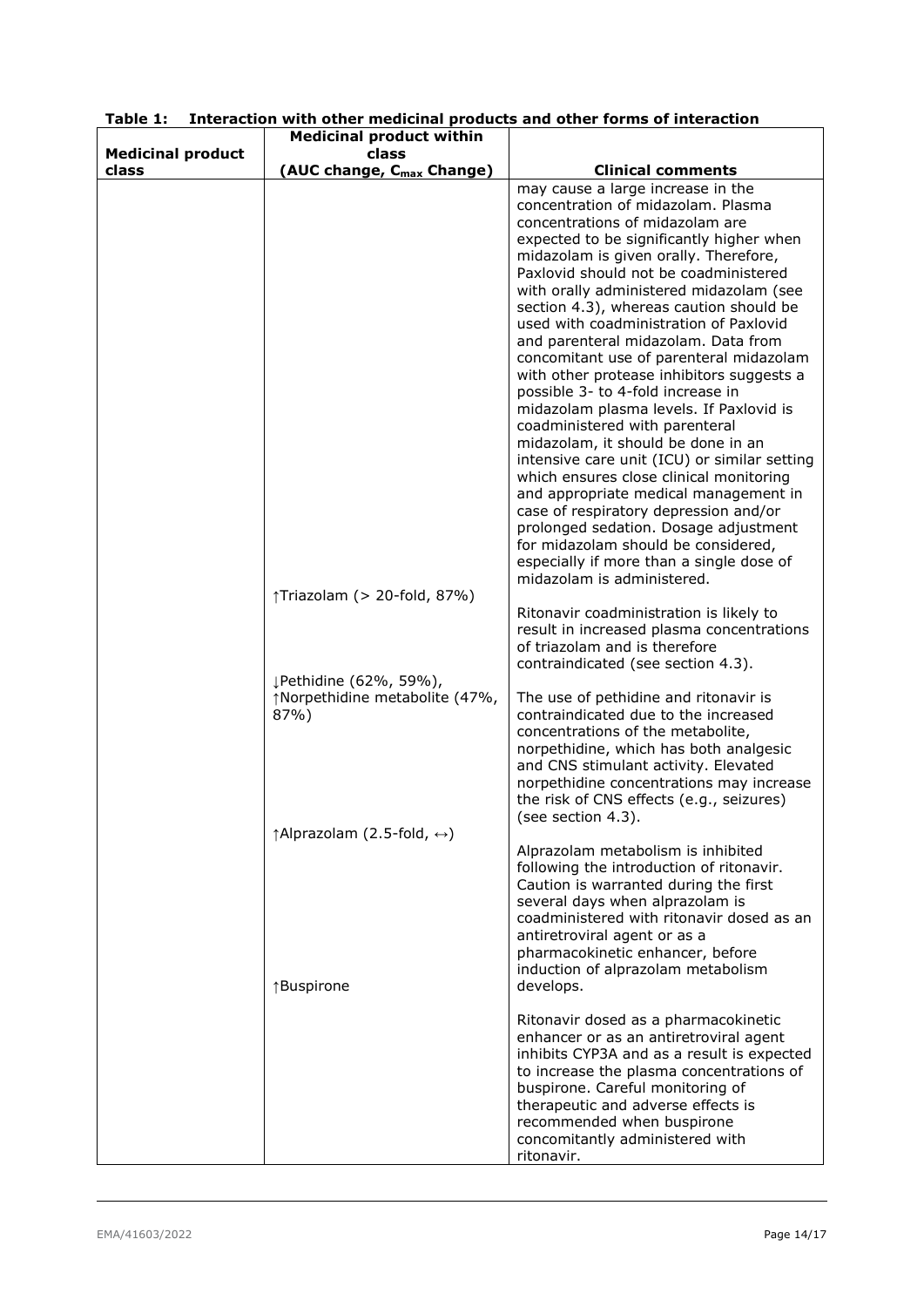|                                   | <b>Medicinal product within</b>                                                                                |                                                                                                                                                                                                                                                                                                                                                                                                                                                                                                                                                                                                                                                                                                                                                                                                                                                                                                                                                                                                                                                          |
|-----------------------------------|----------------------------------------------------------------------------------------------------------------|----------------------------------------------------------------------------------------------------------------------------------------------------------------------------------------------------------------------------------------------------------------------------------------------------------------------------------------------------------------------------------------------------------------------------------------------------------------------------------------------------------------------------------------------------------------------------------------------------------------------------------------------------------------------------------------------------------------------------------------------------------------------------------------------------------------------------------------------------------------------------------------------------------------------------------------------------------------------------------------------------------------------------------------------------------|
| <b>Medicinal product</b><br>class | class                                                                                                          |                                                                                                                                                                                                                                                                                                                                                                                                                                                                                                                                                                                                                                                                                                                                                                                                                                                                                                                                                                                                                                                          |
| Sleeping agent                    | (AUC change, C <sub>max</sub> Change)<br>↑Zolpidem (28%, 22%)                                                  | <b>Clinical comments</b><br>Zolpidem and ritonavir may be                                                                                                                                                                                                                                                                                                                                                                                                                                                                                                                                                                                                                                                                                                                                                                                                                                                                                                                                                                                                |
|                                   |                                                                                                                | coadministered with careful monitoring<br>for excessive sedative effects.                                                                                                                                                                                                                                                                                                                                                                                                                                                                                                                                                                                                                                                                                                                                                                                                                                                                                                                                                                                |
| Smoke cessation                   | ↓Bupropion (22%, 21%)                                                                                          | Bupropion is primarily metabolised by<br>CYP2B6. Concurrent administration of<br>bupropion with repeated doses of<br>ritonavir is expected to decrease<br>bupropion levels. These effects are<br>thought to represent induction of<br>bupropion metabolism. However, because<br>ritonavir has also been shown to inhibit<br>CYP2B6 in vitro, the recommended dose<br>of bupropion should not be exceeded. In<br>contrast to long-term administration of<br>ritonavir, there was no significant<br>interaction with bupropion after<br>short-term administration of low doses of<br>ritonavir (200 mg twice daily for 2 days),<br>suggesting reductions in bupropion<br>concentrations may have onset several<br>days after initiation of ritonavir<br>coadministration.                                                                                                                                                                                                                                                                                  |
| <b>Steroids</b>                   | Inhaled, injectable or intranasal<br>fluticasone propionate,<br>Budesonide,<br>Triamcinolone<br>↑Dexamethasone | Systemic corticosteroid effects including<br>Cushing's syndrome and adrenal<br>suppression (plasma cortisol levels were<br>noted to be decreased 86%) have been<br>reported in patients receiving ritonavir<br>and inhaled or intranasal fluticasone<br>propionate; similar effects could also<br>occur with other corticosteroids<br>metabolised by CYP3A e.g., budesonide<br>and triamcinolone. Consequently,<br>concomitant administration of ritonavir<br>dosed as an antiretroviral agent or as a<br>pharmacokinetic enhancer and these<br>glucocorticoids is not recommended<br>unless the potential benefit of treatment<br>outweighs the risk of systemic<br>corticosteroid effects. A dose reduction of<br>the glucocorticoid should be considered<br>with close monitoring of local and<br>systemic effects or a switch to a<br>glucocorticoid, which is not a substrate<br>for CYP3A4 (e.g., beclomethasone).<br>Moreover, in case of withdrawal of<br>glucocorticoids progressive dose<br>reduction may be required over a longer<br>period. |
|                                   | ↑Prednisolone (28%, 9%)                                                                                        | Ritonavir dosed as a pharmacokinetic<br>enhancer or as an antiretroviral agent<br>inhibits CYP3A and as a result is expected<br>to increase the plasma concentrations of<br>dexamethasone. Careful monitoring of<br>therapeutic and adverse effects is<br>recommended when dexamethasone is<br>concomitantly administered with<br>ritonavir.                                                                                                                                                                                                                                                                                                                                                                                                                                                                                                                                                                                                                                                                                                             |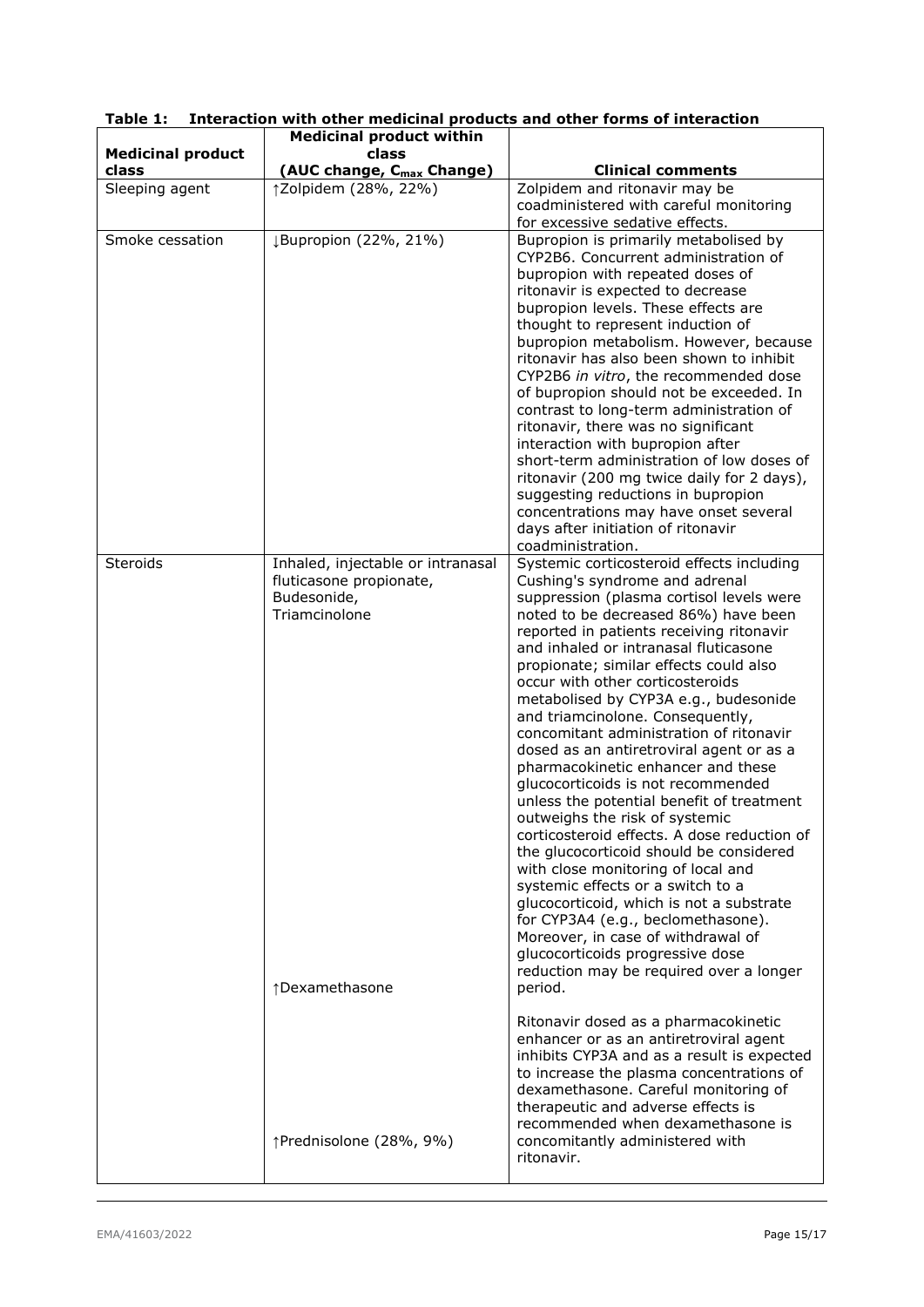| <b>Medicinal product</b>               | <b>Medicinal product within</b><br>class |                                                                                                                                                                                                                                                                                                   |
|----------------------------------------|------------------------------------------|---------------------------------------------------------------------------------------------------------------------------------------------------------------------------------------------------------------------------------------------------------------------------------------------------|
| class                                  | (AUC change, C <sub>max</sub> Change)    | <b>Clinical comments</b>                                                                                                                                                                                                                                                                          |
|                                        |                                          | Careful monitoring of therapeutic and<br>adverse effects is recommended when<br>prednisolone is concomitantly<br>administered with ritonavir. The AUC of<br>the metabolite prednisolone increased by<br>37% and 28% after 4 and 14 days<br>ritonavir, respectively.                               |
| Thyroid hormone<br>replacement therapy | Levothyroxine                            | Post-marketing cases have been reported<br>indicating a potential interaction between<br>ritonavir containing products and<br>levothyroxine. Thyroid-stimulating<br>hormone (TSH) should be monitored in<br>patients treated with levothyroxine at<br>least the first month after starting and/or |

ending ritonavir treatment. Abbreviations: ATL=alanine aminotransferase; AUC=area under the curve.